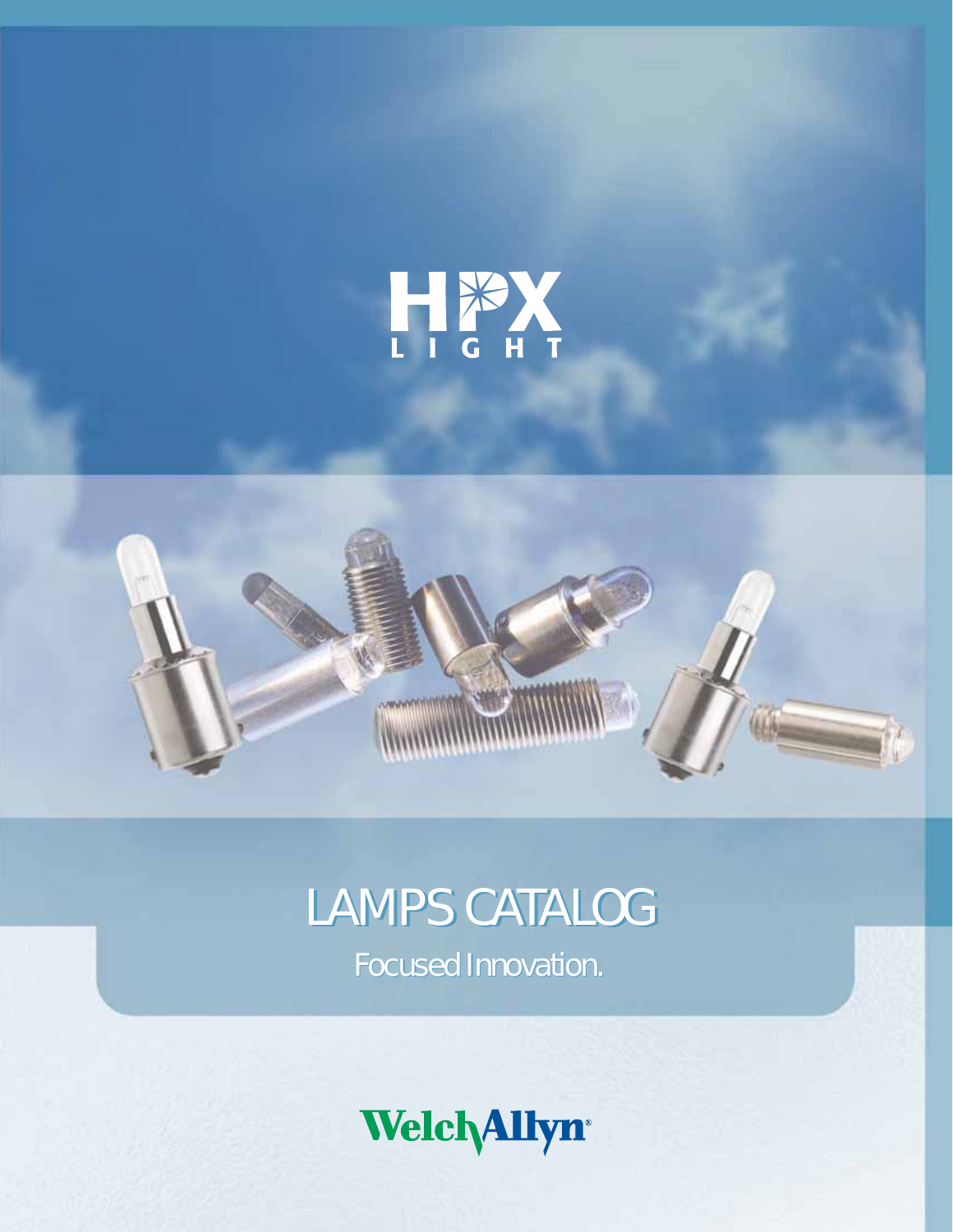# TABLE OF CONTENTS

| Miniature Halogen Lamps-Environmental & Operational Conditions7            |  |
|----------------------------------------------------------------------------|--|
| High-Impact Illumination Designed for High-Performance Products8           |  |
| Miniature Halogen Lamps-General-Illumination Lamps, Wire Terminals8        |  |
| Miniature Halogen Lamps—General-Illumination Lamps, Based Lamps11          |  |
| Miniature Halogen Lamps-Reflectorized Lamp Types, Parabolic & Elliptical11 |  |
| Halogen Lamps-Application Notes, Enhanced UV Miniature Lamps 16            |  |
| Halogen Lamps-Application Notes, Enhanced UV Miniature Lamps 16            |  |
|                                                                            |  |
| Miniature Halogen Lamps-Medical & Dental Instrument Lamps18                |  |
|                                                                            |  |
|                                                                            |  |
|                                                                            |  |

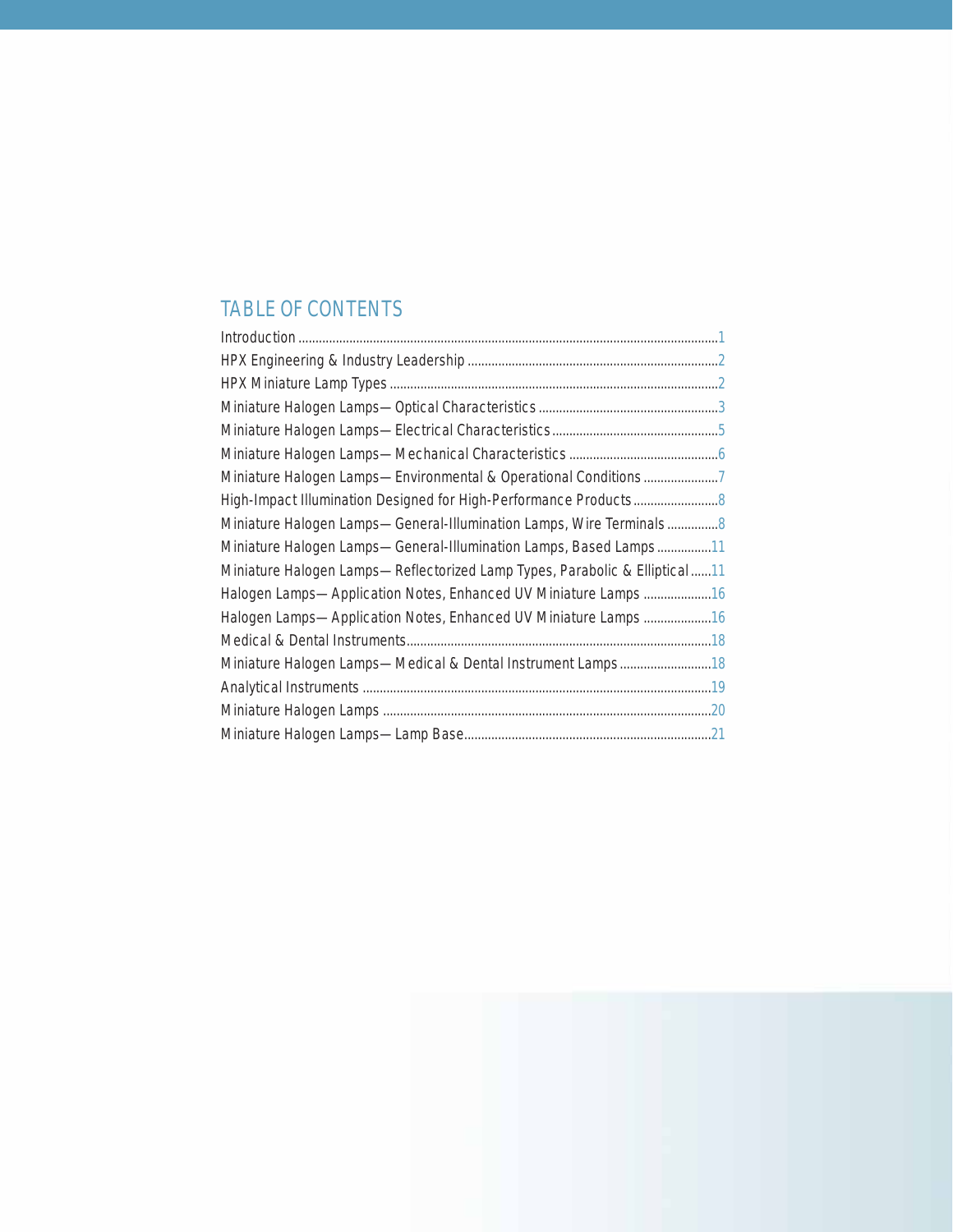With over 80 years of delivering high-performance lighting solutions to customers worldwide, Welch Allyn continues this tradition with its HPX technology.

Our enviable reputation for engineering lighting solutions that exceed industry performance standards, while providing the consistent light output that our customers demand, continues to drive our HPX technology. We also know that the products you design must not only meet your customers' requirements, they must also set themselves apart from your customers' competition. HPX lamps will accomplish this for you...and much more.

HPX products give you the design flexibility for use in a wide variety of applications. When properly specified and applied, they will reliably provide excellent and predictable product performance.

As with any advanced technology, it is important that you understand key application techniques. This HPX Technical Operation Guide has been arranged to help you easily find the information you need for your specific application. It summarizes important lamp configuration, performance data and technical information that will help get you started.

By following the specifications given in this guide, you (and your customers) will be rewarded with years of dependable, troublefree service from your new HPX products. Please read these instructions thoroughly before use.

For more detailed information on specific HPX lamp solutions, please contact your Welch Allyn representative.

HPX—Precision Lighting Solutions Engineered for Your Products.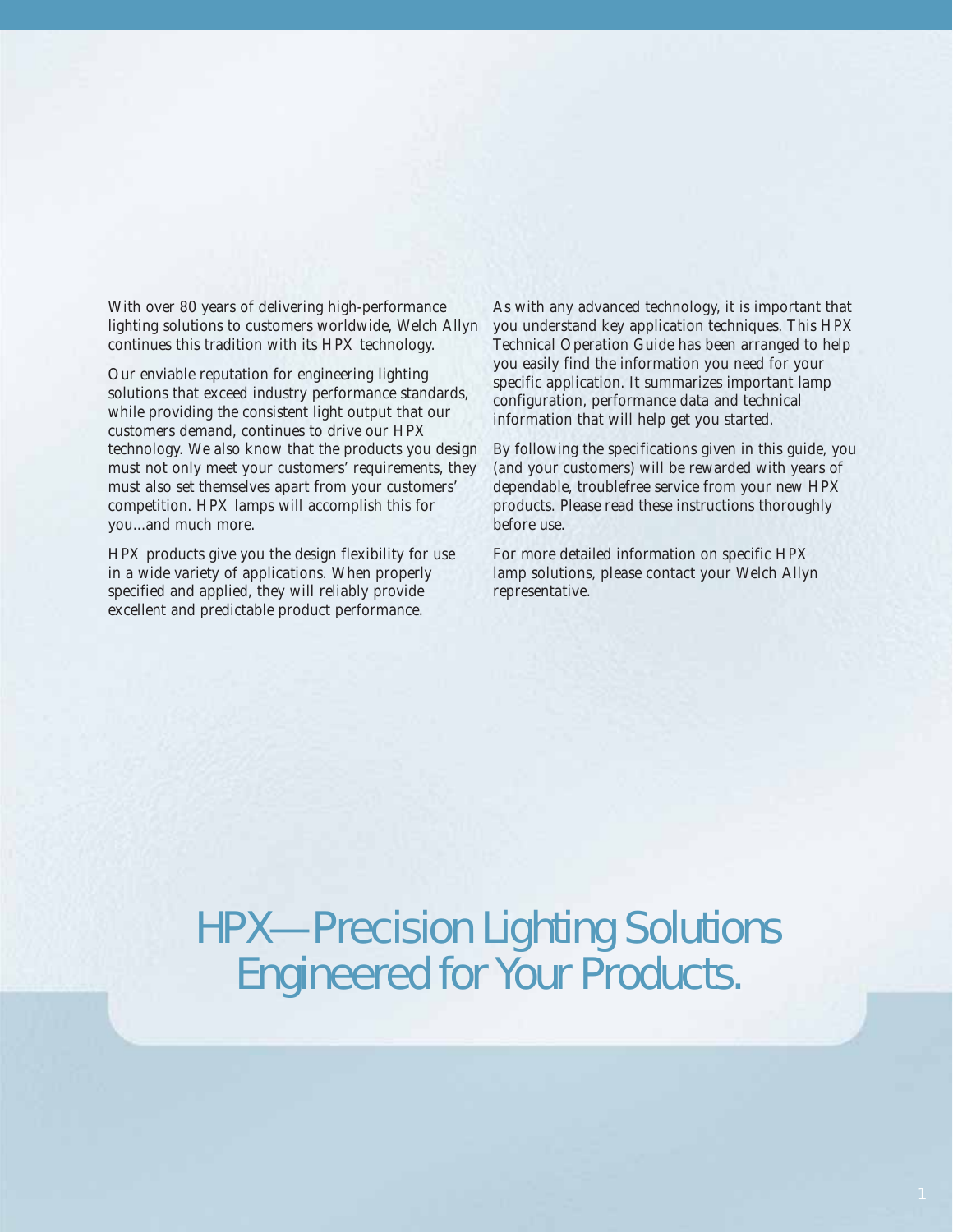## HPX ENGINEERING & INDUSTRY LEADERSHIP

You're creating innovative products that require advanced and high-performance lighting systems. The final solution must meet the most demanding specifications...yours. To ensure that each of your lighting applications meets with success, Welch Allyn offers you complete design, engineering and manufacturing services for your specific project.

#### Lighting Products Development Team

When designing a custom lighting system for your product, you'll have direct access to our experienced team of lighting engineers—all of whom have years of experience designing and manufacturing miniature lamps to strict electro-optical requirements. These industry experts can advise you on the best possible solutions to any of your complex lighting needs—and help you save valuable design and production time in the process.

#### Consistent, Reliable Light Output Performance

As is the case with all HPX products—from lamps and lenses to complete modules—our custom-built systems are manufactured to tolerances that will exceed industry standards and provide the consistent light output you demand.

Industry standards typically specify lamps with current draw tolerances of  $\pm 10\%$ . This means that light output can vary anywhere from 30%–40%. HPX lamps typically have current draw tolerances of ±5%. This, in turn, reduces the possible light variance to just 15%–20%, giving you higher-quality, uniform illumination.

![](_page_3_Picture_7.jpeg)

#### Our strict standards also help

to ensure that every HPX lamp, subassembly and module operate with identical performance characteristics. This saves you and your customer the time and money required to recalibrate or readjust the lighting system each time a lamp is replaced.

#### Maximum Light Output

Our unique Precision Optical Basing technique is applied to all of our custom-built HPX lamps. This guarantees that the lamp's vital optics are on center with the lamp's base to within  $\pm$ .127 mm therefore guaranteeing that the lamp will work to its full potential with any fixed external optics, lenses, reflectors or modules. What's more, our Precision Optical Basing technique also works with lensedend lamps, ensuring consistent spot projection from lamp to lamp.

#### Superior Light Maintenance

HPX lamps are among the industry's best at maintaining high light output levels over the life of the lamp. What's more, the life of an HPX lamp is considerably longer than that of most competitive high color temperature lamps.

#### Precision Performance **Guarantee**

Welch Allyn has developed several proprietary design, tight-tolerance manufacturing and quality-checking

Initial light output (spherical candlepower)

Initial light

candlepower)

processes for all of our lamps. These methods are also applied to each of our custom-built lighting systems. By demanding superior performance from each HPX lamp, we help ensure the reliability and outstanding performance of your products—and enhance their

#### **P R<sup>E</sup>C<sup>I</sup>S<sup>I</sup>O<sup>N</sup> <sup>P</sup>ERFOR<sup>M</sup> A NCE** <u>රිව</u> **<sup>E</sup><sup>T</sup> <sup>N</sup>AR<sup>A</sup> E**

**Light Maintenance**<br>% of initial light output at 70% of r

Halogen

Gas

Vacuum

Time

t output at 70% of rated life

overall value to your customers. Our goal is 100% quality, and our Precision Performance Guarantee backs it: if an HPX lamp does not perform to your specifications under normal operating conditions, we will replace it free of charge.\*

## HPX MINIATURE LAMP TYPES HPX MINIATURE LAMP TYPES

High performance, high quality and long life are why HPX lamps deliver superior light maintenance. To help meet your specific lighting requirements, HPX lamps are easily customized. Our vacuum and gas-filled lamps are especially well suited for short duty cycles.

## Halogen Lamps

The halogen lamp achieves light output through the incandescence of a tungsten filament. Similar in construction to the gas-filled lamp, halogen lamps contain an inert gas combined with an active halogen compound. The inert gas suppresses tungsten evaporation, while the halogen chemically combines with the tungsten evaporated from the filament, preventing deposition of the tungsten on the lamp wall. Through a chemical regenerative cycle, the tungsten is redeposited on the filament and halogen is then freed from the tungsten to repeat its active role.

For the halogen regenerative cycle to work, the lamp must be maintained at a certain temperature. For higher wattage halogen lamps this critical temperature is approximately 250˚C. For some of our miniature and subminiature halogen lamps, the critical temperature is less than 250˚C. This is due to our unique gas chemistries and lamp designs.

\*For details, see our standard terms and conditions of sale.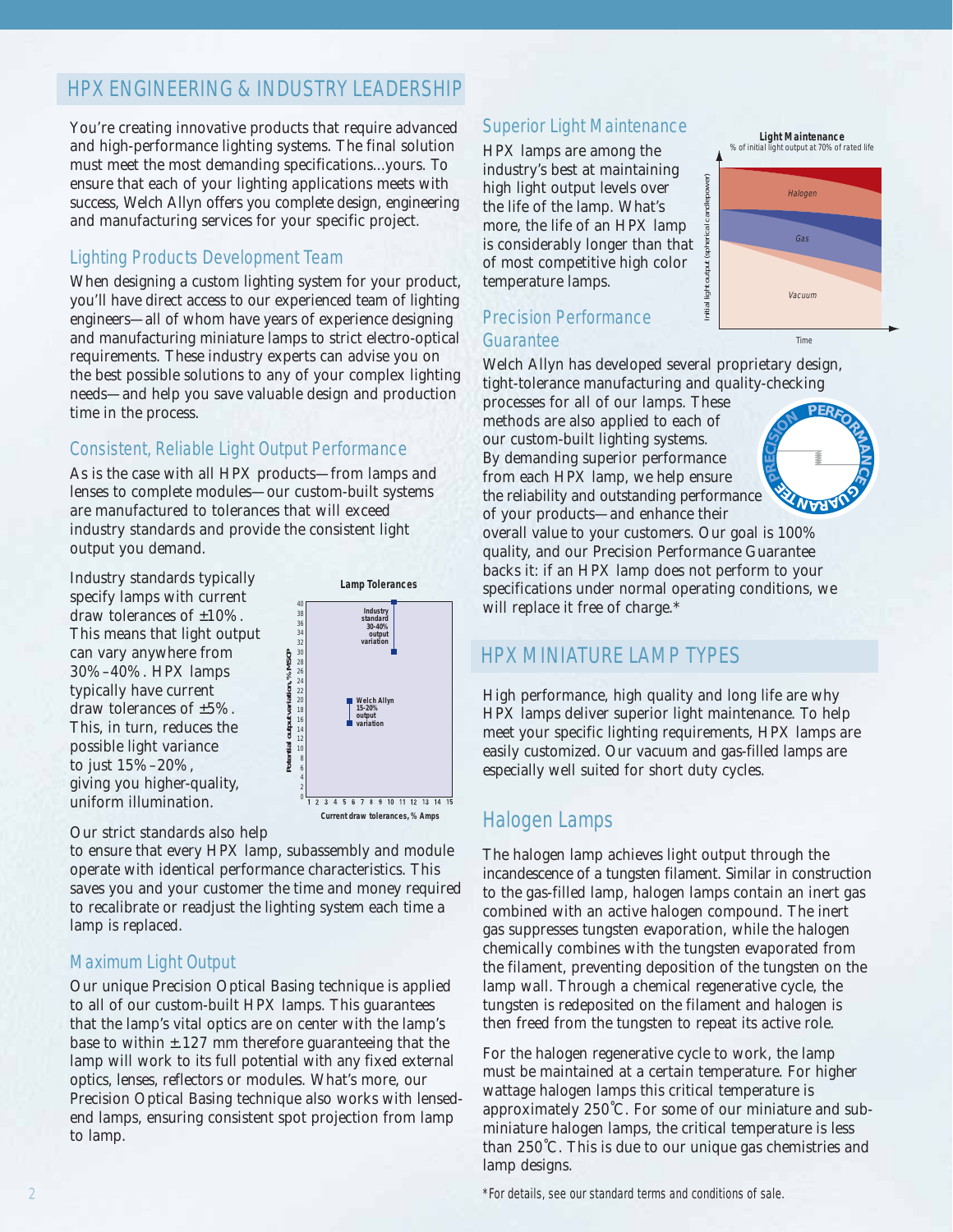It is recommended that you check with Welch Allyn engineers for the critical temperature for the lamp you select. These lamps are very application dependent, with duty cycle and heat sinking being prime considerations.

#### Halogen Advantages

- Highest color temperature
- Highest luminous efficacy
- Superior maintenance and life as a result of the halogen regenerative cycle
- Color temperatures typically range from 2,700˚K to 3,350˚K with current draw less than 3.0 amperes
- Surface temperature is similar to comparable gas-filled lamps (halogen lamps do run slightly higher than a vacuum lamp of comparable size and wattage)
- Halogen lamps can be readily designed to meet most lamp application requirements (despite the limitation on duty cycle and heat sinking)

#### Gas-Filled Lamps

The gas-filled lamp is similar in appearance to the vacuum lamp. There are, however, significant differences in its construction, operation and performance. Gas-filled lamps achieve light output through the incandescence of a tungsten filament in a pressurized, inert gas atmosphere that suppresses the evaporation of tungsten.

#### Gas-Filled Advantages

- Lamp design offers higher color temperatures
- Higher luminous efficacy
- Better light maintenance and longer life
- Not adversely affected by short duty cycles or heat sinking
- Color temperatures typically range from 2,600˚K to 3,200˚K, with current draw less than 2.0 amperes

Surface temperatures run slightly higher than vacuum lamps of comparable size and wattage due to the internal gas atmospheres and higher allowable current draw. Light output will decrease somewhat over the life of the lamp. However, this loss of maintenance is slight compared to a corresponding vacuum lamp. These characteristics offer distinct application advantages—and gas-filled lamps can be easily customized into a unique design.

#### Vacuum

Vacuum lamps achieve light output through the incandescence of a tungsten filament in a vacuum environment within the lamp glass envelope. They are a good general-purpose light source where lower luminous efficacy is acceptable and are not adversely affected by short duty cycles. Color temperatures typically range from 2,400˚K to 2,700˚K and current draw is less than .8 amperes.

Since these lamps lack an internal gas atmosphere, the surface temperature will be cooler and luminous stability is more easily achieved.

Light output decreases over the life of the lamp due to tungsten evaporation and its deposition on the interior glass surface, darkening the lamp wall over time. The rate of darkening increases as the color temperature increases, and is typically referred to as the loss of maintenance the ability of the lamp to maintain its initial level of light output. Lamp failure is ultimately caused by the evaporation of tungsten from the filament and subsequent thinning of the filament wire to the point of burn through. Another form of failure occurs when the level of light output diminishes to the point at which it is insufficient for the application.

## **Figure 1: Summary of Lamp Types & Typical Performance Characteristics**

|                               | Vacuum        | <b>Gas-Filled</b><br>Krypton | Gas-Filled<br>Xenon | Halogen     |
|-------------------------------|---------------|------------------------------|---------------------|-------------|
| Color Temp. $(K)$ 2,400-2,700 |               | $2.600 - 3.200$              | $2,600 - 3,200$     | 2,700-3,350 |
| Maintenance                   | $30\% - 50\%$ | 75%                          | 85%                 | 85%-98%     |
| <b>Relative Output</b>        | 100%          | 120%                         | 150%                | 200%        |

## MINIATURE HALOGEN LAMPS-OPTICAL CHARACTERISTICS CHARACTERISTICS

#### **Maintenance**

Maintenance is the ability of a lamp to maintain its initial level of light output. It is often expressed as a percentage of the lamp's original output at 70% of the rated lamp life. Maintenance is an important consideration in selecting a lamp because, while the lamp may still light, its light output could degrade to a point at which there is insufficient energy for the application. Figure 2 shows the relationship of the three lamp types to initial light output levels and maintenance.

![](_page_4_Figure_26.jpeg)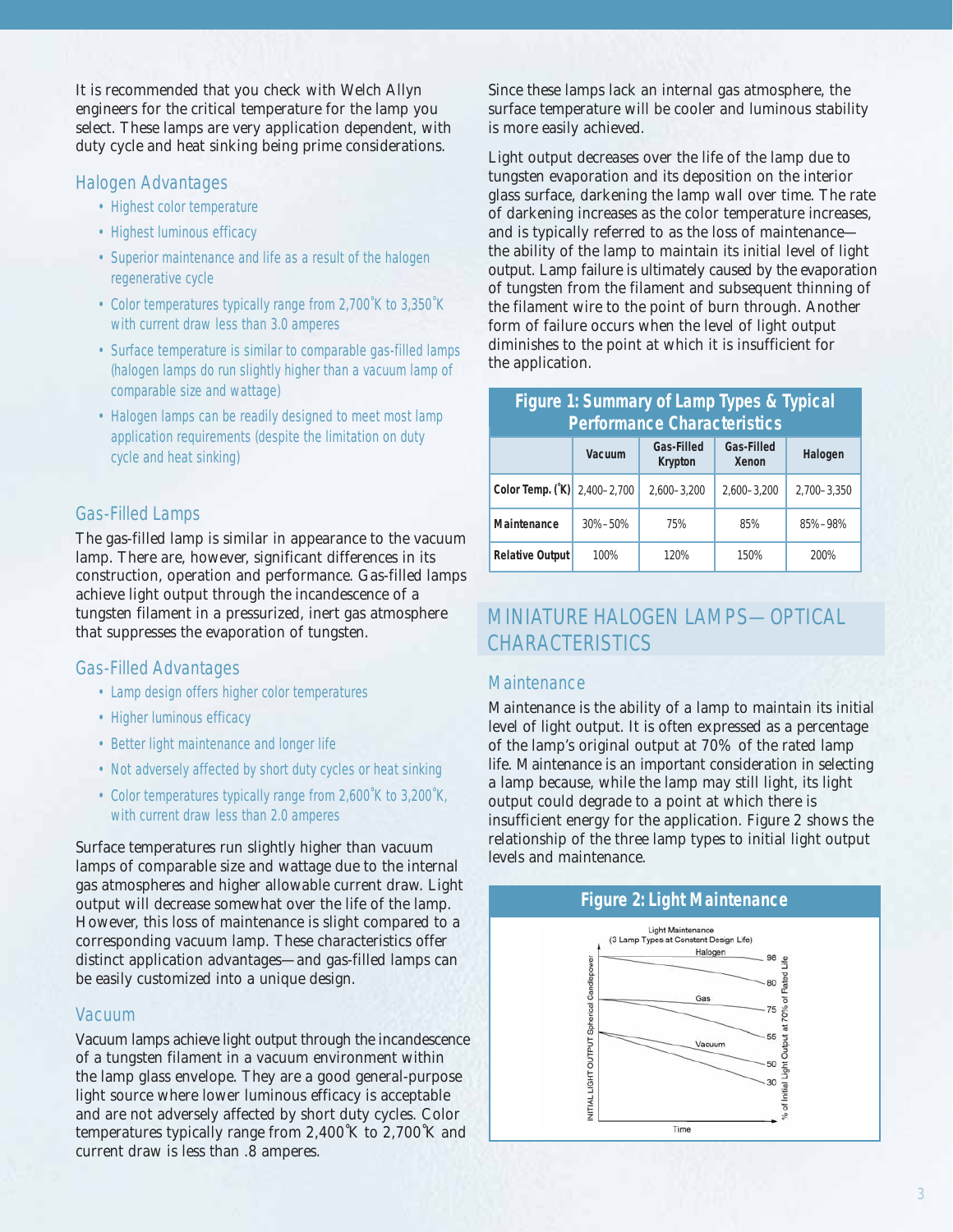Our halogen lamps not only have a higher output at a given wattage, they also have superior maintenance. Gas-filled lamps have superior maintenance to vacuum lamps and in some applications, where there is a short duty cycle or significant heat sinking, they are superior to halogen lamps.

#### Light Output and Efficacy

Light output is commonly measured and expressed in terms of mean spherical candlepower (MSCP). This measurement is calculated by placing an unbased, wire terminal lamp in an integrating sphere (calibration is traceable to the National Institute of Standards and Technology) and powered at rated voltage. The MSCP value is a photopic measure and may be converted to another commonly used measure—lumens—through the following formula:

Lumens =  $MSCP \times 4\pi$ 

MSCP—and therefore lumens—is a function of the wattage, color temperature and filament coil configuration. Lamp efficacy increases dramatically with increased color temperature. Figure 3 illustrates this relationship. The efficacy of a lamp is its luminous output per watt expressed by the following formula:

Lamp Efficacy = Lumens ÷ Watts

![](_page_5_Figure_6.jpeg)

These measurements are characteristics that generally describe how a lamp performs. In some applications, a lamp's performance must be defined relative to output in a coned area or spot. When this is required, we use a photometer to measure the lamp's output over a defined area (spot) at a certain distance. This output is normally stated in candlepower or another unit incorporating light per unit area. (Refer to Spot Projection on page 7.)

#### Color Temperature

Color temperature is a rating used to measure filament temperature, usually in degrees Kelvin (˚K). By definition, color temperature is the temperature at which a black body must operate to produce the exact color match of the filament of a lamp. Color temperature can be better understood when relating it to sunlight, which has a nominal color temperature of 5,500˚K.

This is an important performance characteristic for a lamp from several significant standpoints. Higher color temperature will give higher energy levels in all wavelength regions of the emission spectrum. As shown in Figure 4 below, a lamp operating at 3,400˚K will have nearly three times the relative energy at 400 nanometers and nearly two times the relative energy at 700 nanometers than a lamp operating at 2,800˚K.

**Figure 4: Color Temperature**

![](_page_5_Figure_11.jpeg)

Higher color temperature also contributes to higher luminous efficacy as measured in terms of lumens per watt. Lamps with higher color temperature provide greater efficacy in applications sensitive to near IR (infrared) or IR (heat) and/or power consumption. High color temperature lamps are best in applications utilizing visible light and the human visual response. They offer more light in the green and blue spectral regions, making the light appear whiter. (See Figure 4 above.) In fact, an individual will be able to distinguish all colors better in higher color temperature light.

Typically, a higher color temperature will generally be indicative of shorter lamp life. However, by utilizing Welch Allyn's experience with lamp design, engineering and production, you will be able to limit and control this trade-off.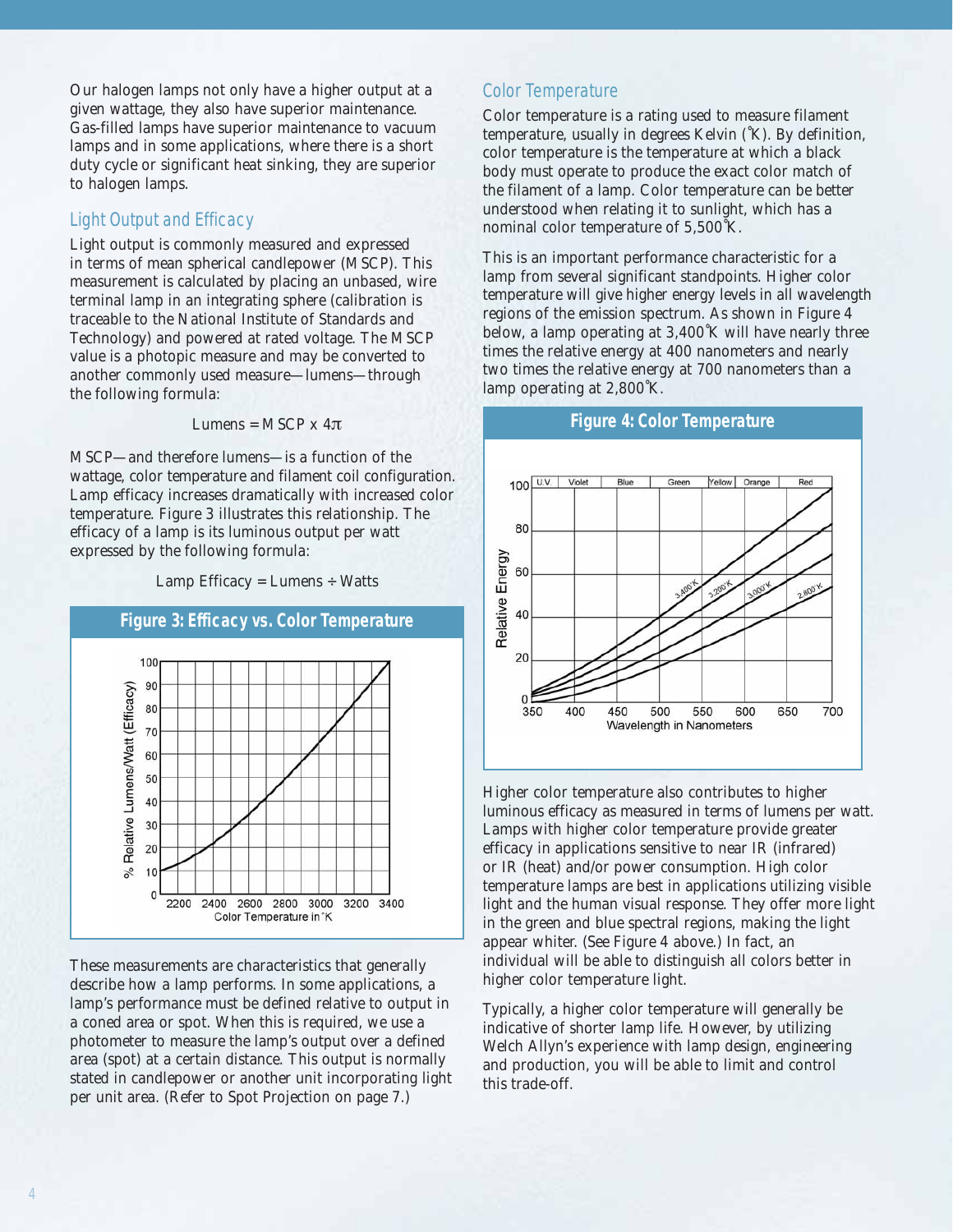## MINIATURE HALOGEN LAMPS-ELECTRICAL CHARACTERISTICS CHARACTERISTICS

#### Voltage

HPX lamps are designed to operate from 2 to 28 volts, AC or DC power. Welch Allyn recommends the use of regulated DC power supplies to yield the best life span.

The Rerating Information, shown in Figure 5, shows the relationship of voltage to lamp life. For example, a 10% increase in applied voltage will cause a 70% decrease in lifespan. A 10% decrease in applied voltage will cause lifespan to increase threefold. This clearly shows the value of voltage control and why unregulated AC power supplies are not recommended.

![](_page_6_Figure_4.jpeg)

In any application, a lamp may be purposely derated to extend its life as long as light output remains sufficient for the application. We do not recommend derating halogen lamps by more than 10%. There are no restrictions on derating gas-filled or vacuum lamps. If derating a halogen lamp over 10% is one of your requirements, please consult with a Welch Allyn engineer.

Sometimes constant-current sources are used successfully for lamp operation. Actual testing should be done to confirm any and all benefits. A constant-current power source will increase voltage as the filament wire thins. This may cause an apparent premature failure as the lamp is being gradually overvoltaged.

When one of the standard lamps shown in our catalog does not meet your requirements, the lamp may be rerated to produce a new set of specifications. The following three equations can be used for rerating purposes. Factors may be read from Figure 5 and used in the equations, or for more accurate results, the factors may be computed directly.

 $V_a$  = Design Voltage  $V_a$  = Applied Voltage

Rerated Life =  $[V_d / V_a]^{120}$  x Life at Design Voltage

Rerated Current =  $[V_d / V_d]^{0.55}$  x Current at Design Voltage

Rerated Candlepower =  $[V_d / V_d]^{3.5}$  x Candlepower at Design Voltage

These equations serve only as a general rule under ideal conditions. The greater the deviation from the design voltage, the greater the percentage of error in the results from the equations.

#### Life

The life of a lamp is generally defined as the point at which the lamp fails to light. It is a function of how fast the tungsten evaporates from the filament. This is a result of many factors, such as lamp type, color temperature, duty cycle and end-use qualifications.

This definition does not take into account the degradation of light output over the life of the lamp. If the lamp is still functioning electrically, but not providing the original output, the lamp may have effectively failed.

All Welch Allyn lamps are rated for life based on rack testing at a constant DC voltage until burnout. Actual life may vary depending upon environmental conditions such as thermal shock, vibration, duty cycle or voltage control. The effect of voltage underrating or overrating on lamp life can be estimated according to the Rerating Information shown in Figure 5.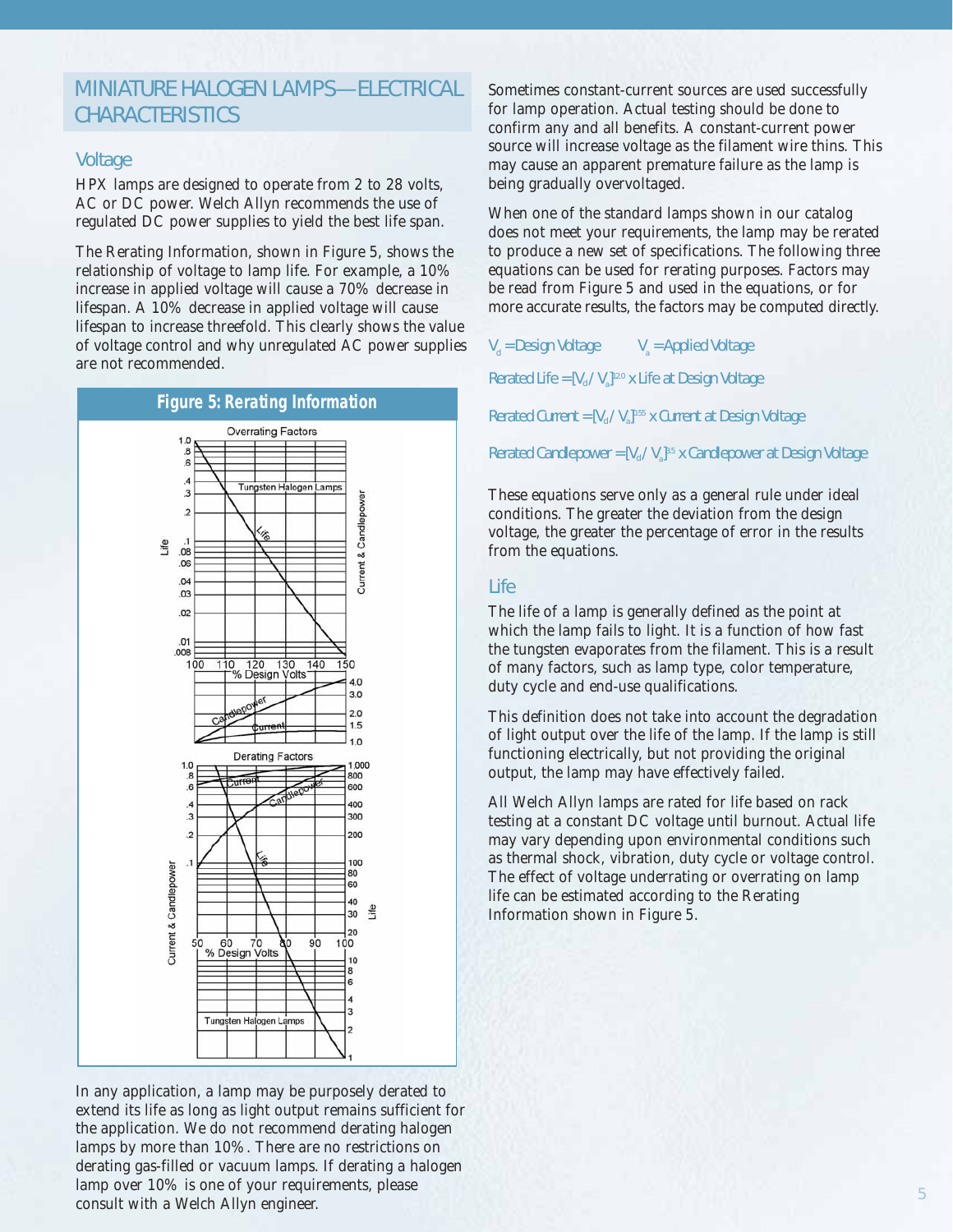#### Current Draw

Our standard range of current draw by design is 0.180 amperes to 3.3 amperes. The industry standard for tolerance on current draw is  $\pm 10\%$ . One way Welch Allyn ensures product precision is to typically control the current draw to within ±5% of the specified current. The Welch Allyn design specification for current draw of  $\pm 5\%$ allows us to produce lamps that significantly outperform lamps with wider tolerances.

Lamp output can vary as much as 3% to 4% for each 1% variation in current draw. Figure 6 shows the relationship between current draw tolerance and potential lamp output variation. Tighter specifications are available upon request. Numerous variables must be controlled in design and manufacturing to achieve this.

![](_page_7_Figure_3.jpeg)

Current draw will vary according to the applied voltage as shown in the Rerating Information in a previous section. Therefore, when the power supply varies in voltage or when the voltage is purposely rerated to alter life or output, the change in current draw must be considered. The wattage (the product of applied voltage times the current draw) also needs to be considered to ensure that the power supply is adequate.

# MINIATURE HALOGEN LAMPS— MECHANICAL CHARACTERISTICS MECHANICAL CHARACTERISTICS

The unique advantage of Welch Allyn lamps can be found in their mechanical design. Each lamp adheres to tight electrical specifications and delivers tight control of light output. In this section, we illustrate the effect that various mechanical design characteristics have on the performance of a lamp in a given application.

#### Bottom Tip-Off

The tip-off is the area of the envelope where atmospheric air and contaminants are extracted or exhausted from the lamp during manufacture. A secondary process can backfill the lamp with gas, producing the gas-filled lamps and gas-halogen compounds to create the halogen-type lamps described earlier.

Welch Allyn lamps incorporate a bottom tip-off, as shown in Figure 7. A bottom tip-off leaves the top of the lamp clear for an unobstructed view. This gives the user a 270˚ view of the filament-projected light. The lamp can be viewed from the top or the sides, making it easier to use in precision systems and systems where mounting space may be limited.

![](_page_7_Figure_10.jpeg)

#### **Figure 7: Bottom Tip-Off**

#### Lensed and Nonlensed Envelopes

For our envelopes, we use a high-temperature opticalgrade glass material. There are two basic envelope end configurations: lensed (also referred to as flame-formed) and nonlensed (also referred to as hemispherical).

The lensed-end envelope in Figure 7 will project a well-defined spot—at given distances—from the end of the lamp. The spot can be adjusted and controlled through various means (see Spot Projection in this section). A lensed-end lamp is often used in applications to illuminate a fiber optic bundle, aperture or image plane and where an external lens is not desirable.

The nonlensed envelope in Figure 7 provides an unobstructed view of the filament. This is commonly used in filament imaging applications when external lensing is typically used in the optics.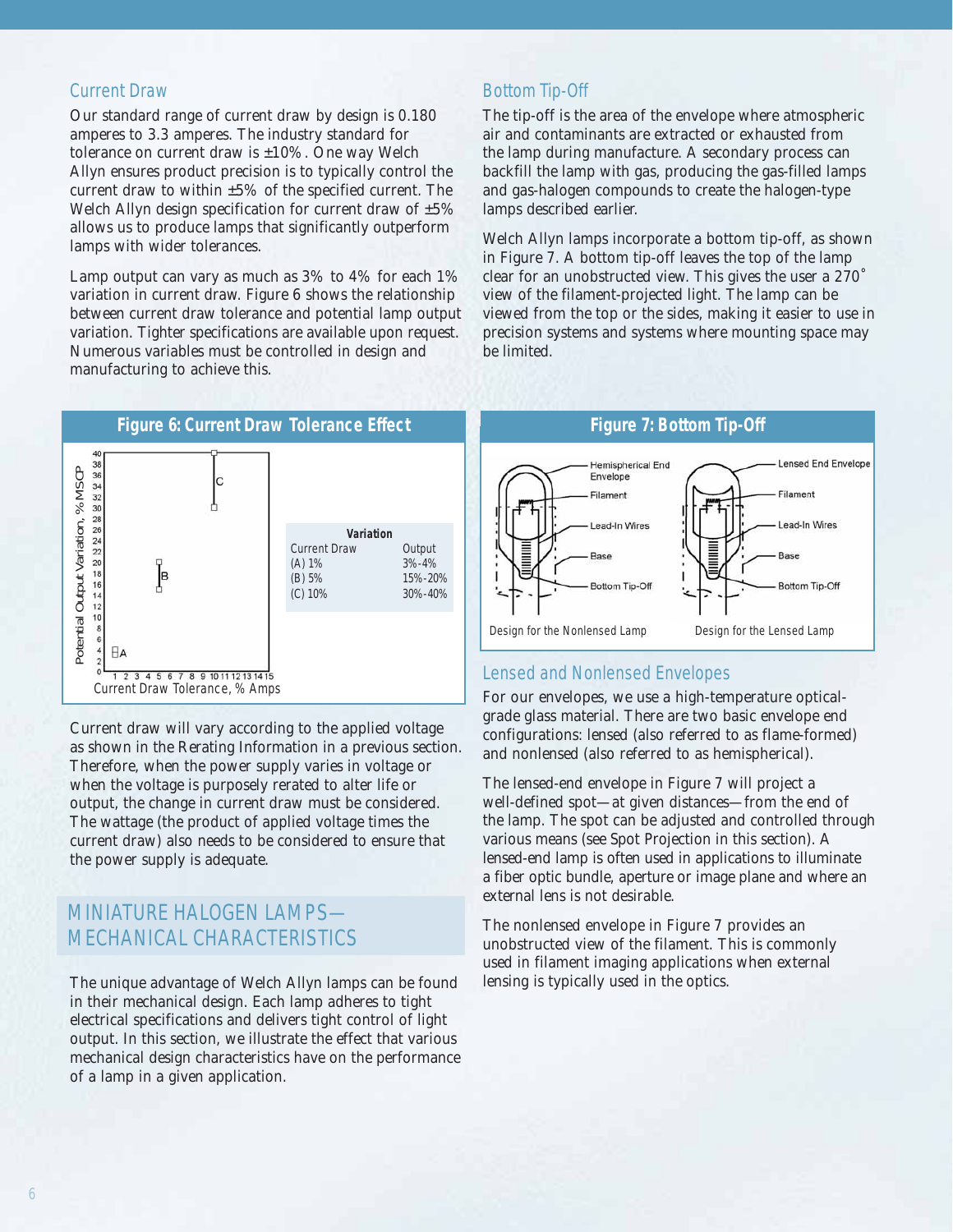#### Spot Projection

The output of a lensed-end lamp can be specified as a spot (diameter) in a plane tangent to the lens and/or a plane perpendicular to the lamp's cylindrical axis, and at a defined distance from the lens as shown in Figure 8. Some applications require a better control of spot size, spot location and output intensity.

![](_page_8_Figure_2.jpeg)

We refer to the combination of these characteristics as spot projection. If required, Welch Allyn can utilize equipment in its manufacturing process to better control spot projection. Lensed-end lamps project a diverging spot often used to illuminate a fiber optic bundle, aperture, image plane or sensor.

Standard lamps which have reasonable spot projection can be used when the system optics are flexible enough to be modified to the lamp's specifications. When the system optics are fixed, a lamp can be designed to provide the spot projection necessary to meet the full requirements of the application.

#### Precision Optical Basing

In applications where imaging of the filament is important and external optics are used, Welch Allyn can control the filament position by filament optical basing. These applications—including reflectors, projectors and other optical systems—demand that the actual light source (the filament) be on the optical center of the system. Welch Allyn has the capability to place the filament on center to within  $\pm 0.005$ " (.127 mm) with respect to the lamp base. We refer to this capability as Precision Optical Basing.

#### **Figure 9: Tolerance on Filament Position (x, y, z)**

![](_page_8_Figure_8.jpeg)

This process provides the necessary mechanical control over the filament placement so as not to compromise the system optics. Better control over the filament position provides a more precise and repeatable system. (See Figure 9.) Filament optical basing also can reduce total lamp replacement costs by minimizing the necessity for adjustment or technical intervention.

Since Welch Allyn's optically based lamps will have an identical filament position, lamp output is repeatable in intensity and position. When this is demanded by the application, Welch Allyn lamps can provide the necessary precision.

## MINIATURE HALOGEN LAMPS-ENVIRONMENTAL & OPERATIONAL ENVIRONMENTAL & OPERATIONAL CONDITIONS CONDITIONS

In addition to electrical and mechanical characteristics, environmental and operational conditions can also have an impact on your lamp's performance.

#### Operating Temperature / Heat Sinking

It is generally thought that all halogen lamps must maintain an envelope temperature of 250˚C minimum to ensure operation of the halogen cycle. However, Welch Allyn has developed one of the most efficient halogen gas chemistry in the industry, allowing lamp operation in many applications at temperatures below 250˚C. Please note that this is both application and lamp dependent and should be evaluated per application with our design engineers.

The amount of heat generated by a lamp is a direct function of the lamp wattage. A 6 W vacuum lamp will generate as much heat as a 6 W halogen lamp. The only difference may be that the halogen lamp has a smaller envelope and less area to dissipate the heat. Therefore, heat sinking becomes an important factor. You must be certain that the halogen lamp, when properly heat sunk, does not drop below its required operating temperature. Heat sinking does not affect the operation of vacuum or gas-filled lamps. As always, our design engineers are available to assist you.

#### Shock and Vibration

In all incandescent lamps, the filament becomes brittle as it ages with use. This makes the filament more susceptible to shock and/or vibration, especially when it's cold. If shock or vibration are considered to be potential problems, the lamp should be mechanically isolated. Cold start also needs to be evaluated, since most lamps fail at this time. Soft starts and idle voltage are two ways to reduce these effects. (See In-Rush Current on page 8.)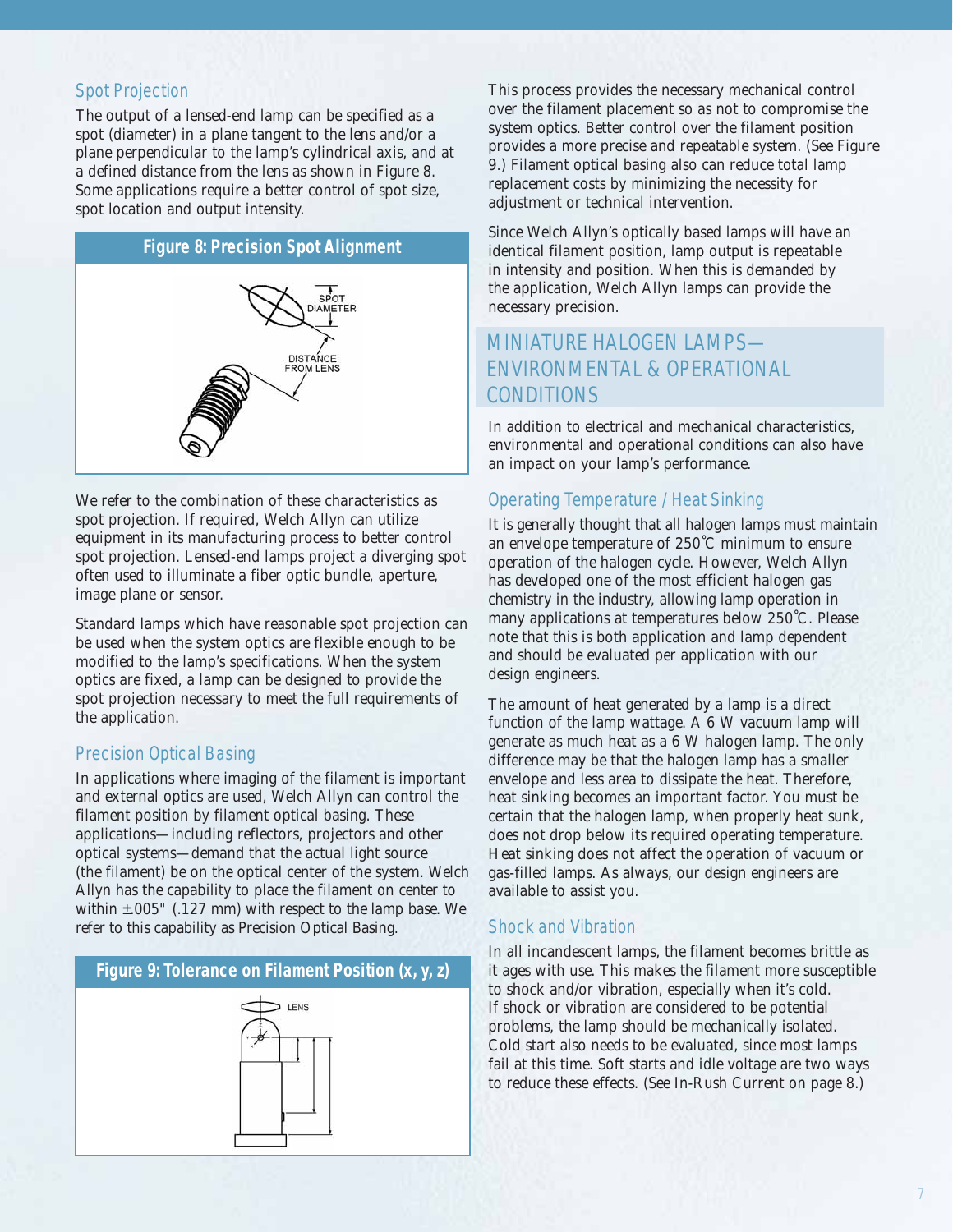#### In-Rush Current

The resistance of the filament (tungsten) wire is significantly less at room temperature than when hot during lamp operation. Therefore, when a lamp is energized, there is an initial current surge, commonly referred to as the in-rush current. This in-rush current may exceed the actual operating or steady-state current by as much as 1000% for several milliseconds. (See Figure 10.) There are design techniques that can be used to control the in-rush current. To learn more, please contact our application engineers for more information.

#### **Figure 10: Typical In-Rush Curve**

![](_page_9_Figure_3.jpeg)

#### Duty Cycle

The lamp's actual duty (On/Off) cycle can affect its performance. There are no concrete rules establishing the effect of a short On cycle. However, the halogen lamp is the most susceptible to a short duty cycle. Each application should be evaluated in terms of all its requirements, including heat sinking, wattage, in-rush current, etc.

# HIGH IMPACT ILLUMINATION DESIGNED FOR HIGH-IMPACT ILLUMINATION DESIGNED FOR HIGH-PERFORMANCE PRODUCTS. HIGH-PERFORMANCE PRODUCTS

Welch Allyn designs, engineers and manufactures a wide variety of miniature halogen lighting products that are ideal for use in nearly all high-performance lighting systems. Each lamp will provide a highly effective and profitable solution to your illumination needs. Welch Allyn guarantees that each lamp we make will operate according to its specifications under proper operating conditions.

#### Outstanding Brightness

Welch Allyn lamps can operate at an extremely high color temperature (3,350˚K) to provide your customers with pure white illumination and unsurpassed brightness that's consistent over the life of the lamp. What's more, each lamp is made of optical-quality glass, allowing your customers to replace lamps by hand—something that can't be done with quartz.

#### Durable and Long-Lasting Light

The life of Welch Allyn general-illumination lamps ranges up to 10,000 hours—which is significantly longer than halogen lamps of lesser quality. And when you combine this feature with our superior durability against shock and vibration, you understand the added convenience and value that a Welch Allyn lamp will bring to your product's success.

# MINIATURE HALOGEN LAMPS—GENERAL-ILLUMINATION LAMPS, WIRE TERMINALS

The following technical specification tables are the standard wire terminal lamp products offered by Welch Allyn. Our precision lamp design, engineering and manufacturing processes will ensure the desired performance for your critical applications. Should your specifications require a lamp solution not shown in our standard product list, please contact our experienced application engineers.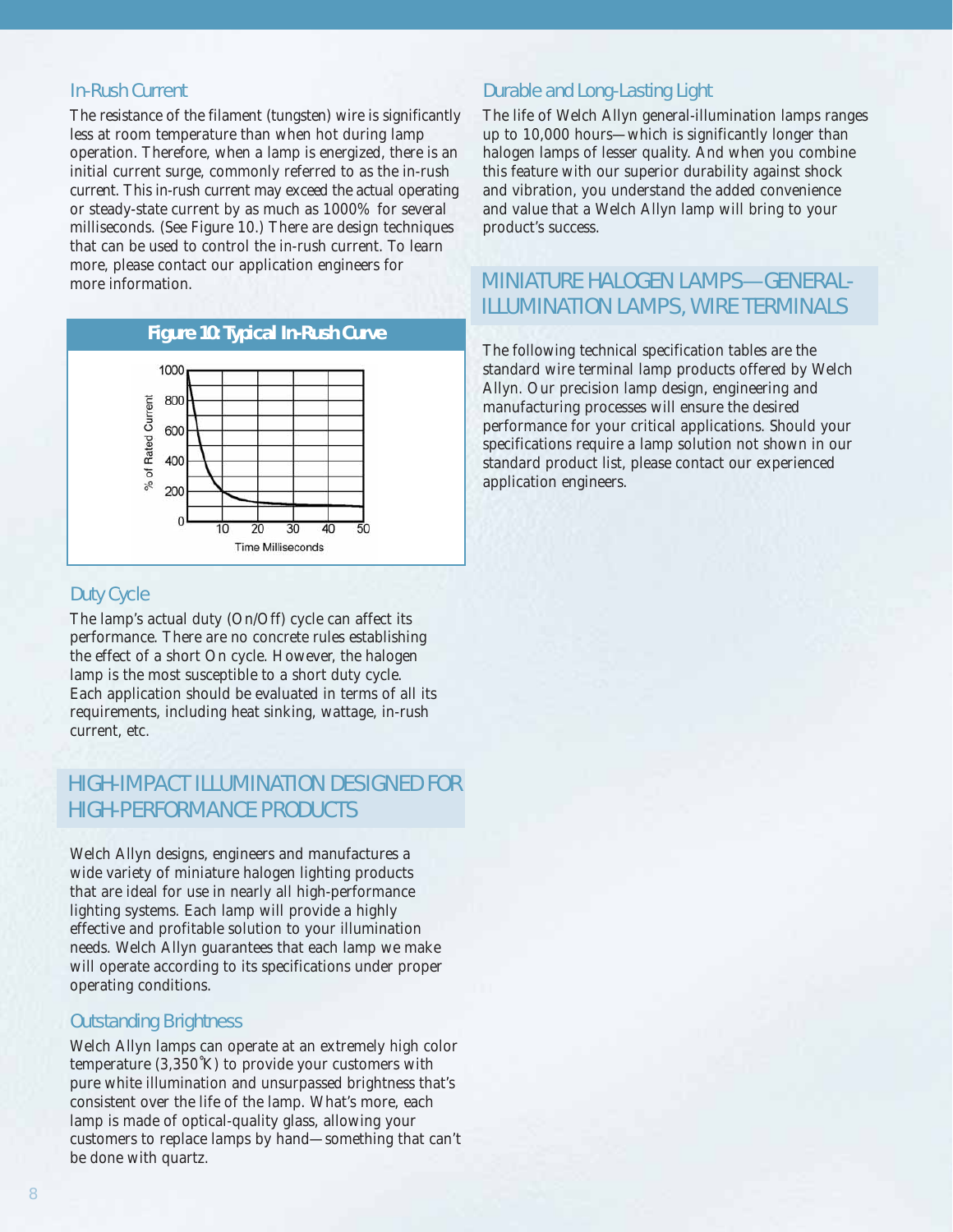| <b>Figure 11: Wire Terminal Lamps</b> |                   |                    |                         |                          |                         |                 |          |                                |                                      |  |
|---------------------------------------|-------------------|--------------------|-------------------------|--------------------------|-------------------------|-----------------|----------|--------------------------------|--------------------------------------|--|
| Lamp P/N                              | Current<br>(Amps) | Color<br>Temp (°K) | <b>MSCP</b><br>(Approx) | Envelope<br><b>Style</b> | <b>Bulb Dia</b><br>(mm) | Life<br>(Hours) | Gas Type | Spot Size <sup>1</sup><br>(mm) | Filament Size (mm)<br>$(L \times W)$ |  |
| 2.25 Volts                            |                   |                    |                         |                          |                         |                 |          |                                |                                      |  |
| 01270-U                               | 0.429             | 2,900              | 0.43                    | nl                       | 4.67                    | 650             | Krypton  |                                | $0.610 \times 0.229$                 |  |
| 2.5 Volts                             |                   |                    |                         |                          |                         |                 |          |                                |                                      |  |
| 01265-U                               | 0.600             | 3,025              | 1.00                    | $\overline{\phantom{a}}$ | 4.67                    | 230             | Krypton  | 3.175                          |                                      |  |
| 2.6 Volts                             |                   |                    |                         |                          |                         |                 |          |                                |                                      |  |
| 01098-U                               | 0.850             | 3,100              | 1.63                    | $\overline{1}$           | 4.67                    | 400             | Krypton  | 3.175                          |                                      |  |
| 2.8 Volts                             |                   |                    |                         |                          |                         |                 |          |                                |                                      |  |
| 01080-U                               | 0.850             | 3,300              | 2.63                    | nl                       | 4.67                    | 15              | Halogen  |                                | $0.762 \times 0.254$                 |  |
| 3.5 Volts                             |                   |                    |                         |                          |                         |                 |          |                                |                                      |  |
| 01264-U                               | 0.435             | 2,330              | 0.47                    | $\overline{\phantom{a}}$ | 4.67                    | 10,000          | Krypton  | 3.175                          |                                      |  |
| 01297-U                               | 0.575             | 3,120              | 1.90                    | $\mathbf{I}$             | 4.67                    | 475             | Xenon    | 3.175                          |                                      |  |
| 01227-U                               | 0.720             | 3,250              | 2.90                    | $\overline{\phantom{a}}$ | 3.78                    | 100             | Halogen  | 2.540                          |                                      |  |
| 01260-U                               | 0.720             | 3,250              | 2.70                    | $\overline{\phantom{a}}$ | 4.67                    | 20              | Halogen  | 3.175                          |                                      |  |
| 01302-U                               | 0.740             | 3,270              | 3.20                    | $\mathbf{I}$             | 3.78                    | 80              | Halogen  | 2.540                          |                                      |  |
| 3.65 Volts                            |                   |                    |                         |                          |                         |                 |          |                                |                                      |  |
| 01084-U                               | 0.980             | 3,240              | 4.00                    | nl                       | 4.67                    | 45              | Halogen  |                                | $0.813 \times 0.432$                 |  |
| 3.7 Volts                             |                   |                    |                         |                          |                         |                 |          |                                |                                      |  |
| 01143-U                               | 1.020             | 3,315              | 5.10                    | nl                       | 4.67                    | 10              | Halogen  |                                | $0.610 \times 0.457$                 |  |
| 4.0 Volts                             |                   |                    |                         |                          |                         |                 |          |                                |                                      |  |
| 01145-U                               | 0.750             | 3,050              | 3.10                    | nl                       | 4.67                    | 150             | Halogen  |                                | 0.940 x 0.432                        |  |
| 01269-U                               | 1.200             | 2,800              | 3.60                    | nl                       | 7.10                    | 3,500           | Halogen  |                                | 1.651 x 0.559                        |  |
| 4.25 Volts                            |                   |                    |                         |                          |                         |                 |          |                                |                                      |  |
| 01063-U<br>4.5 Volts                  | 0.940             | 3,050              | 3.40                    | $\mathbf{I}$             | 4.67                    | 150             | Halogen  | 3.175                          |                                      |  |
| 01253-U                               | 0.790             | 3,250              | 6.00                    | nl                       | 4.67                    | 9               | Krypton  |                                | 1.067 x 0.254                        |  |
| 01221-U                               | 1.020             | 2,825              | 3.00                    | nl                       | 6.10                    | 3,900           | Halogen  |                                | 1.829 x 0.559                        |  |
| 4.8 Volts                             |                   |                    |                         |                          |                         |                 |          |                                |                                      |  |
| 01119-U                               | 1.620             | 3,250              | 10.70                   | nl                       | 4.67                    | 22              | Halogen  |                                | 1.473 x 0.508                        |  |
| 5.0 Volts                             |                   |                    |                         |                          |                         |                 |          |                                |                                      |  |
| 01163-U                               | 0.500             | 3,035              | 2.77                    | $\mathsf{I}$             | 4.67                    | 200             | Krypton  | 3.175                          |                                      |  |
| 01300-U                               | 0.967             | 2,785              | 3.80                    | $\mathbf{I}$             | 4.67                    | 14,000          | Xenon    | 3.175                          |                                      |  |
| 01294-U                               | 1.000             | 3,050              | 4.90                    | nl                       | 4.67                    | 1,200           | Halogen  |                                | 1.473 x 0.584                        |  |
| 01252-U                               | 1.350             | 2,800              | 5.97                    | $\mathbf{I}$             | 4.67                    | 1,500           | Halogen  | 3.175                          |                                      |  |
| 01296-U                               | 1.400             | 2,840              | 6.00                    | $\mathbf{I}$             | 4.67                    | 1,500           | Krypton  | 3.175                          |                                      |  |
| 01175-U                               | 1.435             | 2,960              | 7.23                    | $\mathsf{I}$             | 4.67                    | 1,500           | Halogen  | 3.175                          |                                      |  |
| 5.75 Volts                            |                   |                    |                         |                          |                         |                 |          |                                |                                      |  |
| 01075-U                               | 1.440             | 3,335              | 12.70                   | $\mathbf{I}$             | 4.67                    | 35              | Halogen  | 3.175                          |                                      |  |
| 6.0 Volts                             |                   |                    |                         |                          |                         |                 |          |                                |                                      |  |
| 01267-U                               | 0.64              | 3,050              | 4.50                    | nl                       | 4.67                    | 1,000           | Xenon    |                                | 1.981 x 0.254                        |  |
| 01293-U                               | 0.720             | 3,250              | 5.75                    | $\mathbf{I}$             | 4.67                    | 100             | Halogen  |                                |                                      |  |
| 01272-U                               | 1.690             | 2,875              | 9.40                    | nl                       | 7.10                    | 2,500           | Halogen  |                                | 1.930 x 1.092                        |  |
| 01127-U                               | 1.800             | 2,920              | 9.60                    | $\mathsf{I}$             | 6.10                    | 1,200           | Halogen  | 5.715                          |                                      |  |
| 6.27 Volts                            |                   |                    |                         |                          |                         |                 |          |                                |                                      |  |
| 01152-U                               | 1.440             | 3,335              | 14.70                   | $\mathbf{I}$             | 4.67                    | 35              | Halogen  | 3.175                          |                                      |  |

Envelope Style: l—lensed end; nl—no lens hemispherical end. All dimensions in mm.

<sup>1</sup> Target to lens surface.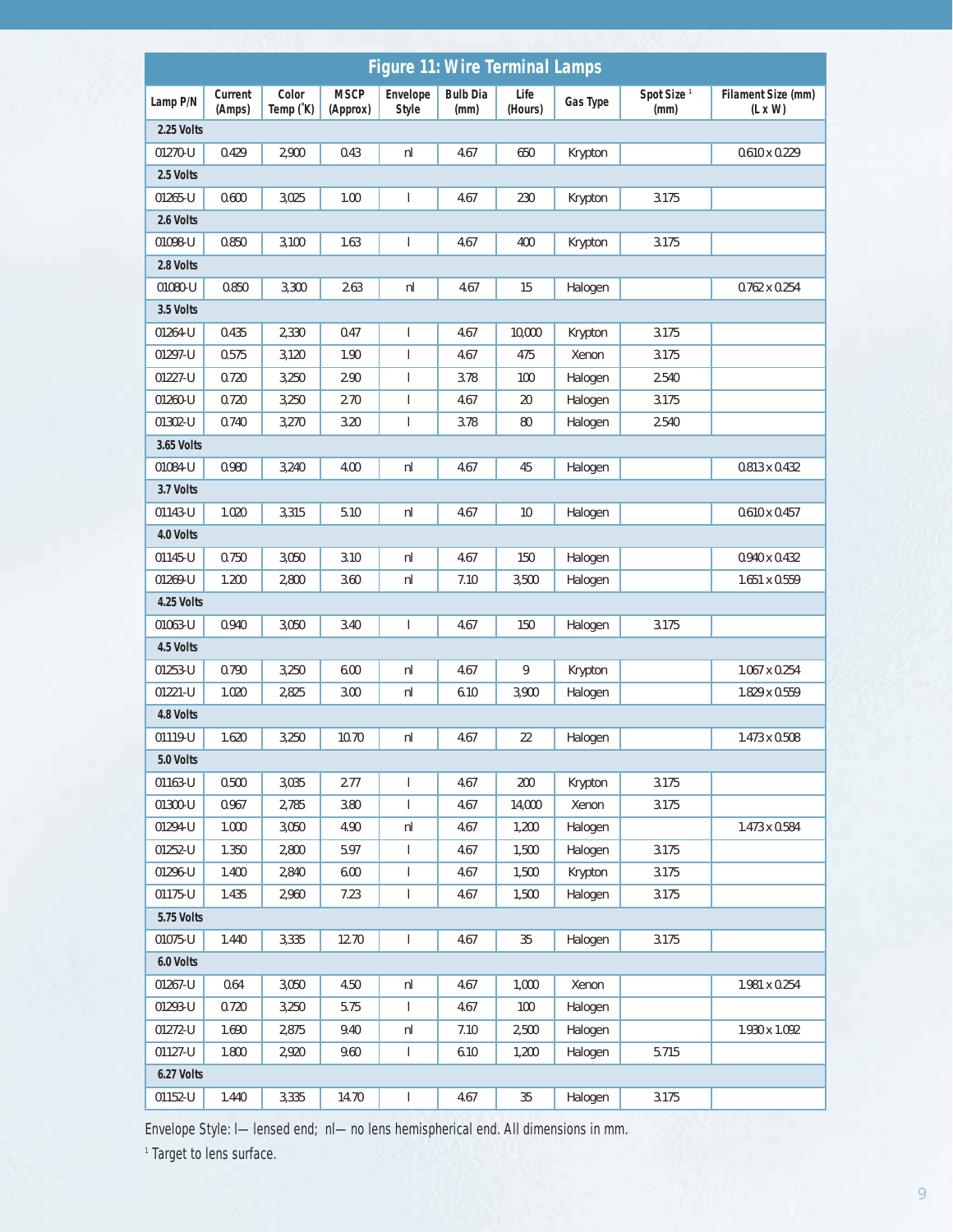| <b>Figure 11: Wire Terminal Lamps cont'd</b><br><b>Color Temp</b><br><b>MSCP</b><br>Current<br><b>Bulb Dia</b><br>Spot Size <sup>1</sup><br>Envelope<br>Life (Hours)<br>Lamp P/N<br>Gas Type<br>(Amps)<br>(K)<br><b>Style</b><br>(mm)<br>(mm)<br>(Approx) | Filament Size (mm) |
|-----------------------------------------------------------------------------------------------------------------------------------------------------------------------------------------------------------------------------------------------------------|--------------------|
|                                                                                                                                                                                                                                                           |                    |
|                                                                                                                                                                                                                                                           | $(L \times W)$     |
| 6.3 Volts                                                                                                                                                                                                                                                 |                    |
| 2.000<br>22.00<br>$01122 - U$<br>3,225<br>6.10<br>100<br>Halogen<br>nl                                                                                                                                                                                    | 1.930 x 0.686      |
| 6.5 Volts                                                                                                                                                                                                                                                 |                    |
| 0.430<br>3,225<br>3.60<br>3.175<br>01094-U<br>4.67<br>30<br>Halogen                                                                                                                                                                                       |                    |
| 7.25 Volts                                                                                                                                                                                                                                                |                    |
| 2.050<br>2,740<br>11.90<br>9.91<br>10,000<br>Halogen<br>01254-U<br>nl                                                                                                                                                                                     | 2.159 x 1.600      |
| 10.0 Volts                                                                                                                                                                                                                                                |                    |
| 1.860<br>2,975<br>3,000<br>01291-U<br>18.40<br>9.91<br>Halogen<br>6.350                                                                                                                                                                                   |                    |
| 12.0 Volts                                                                                                                                                                                                                                                |                    |
| 1.670<br>3,000<br>25.00<br>7.10<br>$01273 - U$<br>2,000<br>Halogen<br>nl                                                                                                                                                                                  | 4.191 x 0.965      |
| 14.5 Volts                                                                                                                                                                                                                                                |                    |
| 2.250<br>62.00<br>$01131 - U$<br>3,300<br>9.91<br>100<br>Halogen<br>nl                                                                                                                                                                                    | 3.150 x 1.118      |
| 15.1 Volts                                                                                                                                                                                                                                                |                    |
| 2.220<br>$01132 - U$<br>3,245<br>63.80<br>nl<br>9.91<br>100<br>Halogen                                                                                                                                                                                    | 3.150 x 1.194      |
| 28.0 Volts                                                                                                                                                                                                                                                |                    |
| 0.700<br>01130-U<br>2.950<br>26.50<br>9.91<br>500<br>nl<br>Halogen                                                                                                                                                                                        | 2.083 x 1.245      |

Envelope Style: l—lensed end; nl—no lens hemispherical end. All dimensions in mm. <sup>1</sup>Target to lens surface.

| <b>Figure 12: Standard Based Lamps</b> |                   |                          |                         |                          |                         |                 |             |                                |                                      |                                |                                                |                                                                 |
|----------------------------------------|-------------------|--------------------------|-------------------------|--------------------------|-------------------------|-----------------|-------------|--------------------------------|--------------------------------------|--------------------------------|------------------------------------------------|-----------------------------------------------------------------|
| Lamp P/N                               | Current<br>(Amps) | <b>Color Temp</b><br>(Y) | <b>MSCP</b><br>(Approx) | Envelope<br><b>Style</b> | <b>Bulb Dia</b><br>(mm) | Life<br>(Hours) | Gas<br>Type | Wire<br><b>Terminal</b><br>P/N | <b>Base</b><br>Config<br>(Figure 23) | Spot Size <sup>1</sup><br>(mm) | <b>Filament Size</b><br>$(L \times W)$<br>(mm) | <b>Optical Based</b><br>(OB) vs.<br><b>Spot Aligned</b><br>(SA) |
| 2.5 Volts                              |                   |                          |                         |                          |                         |                 |             |                                |                                      |                                |                                                |                                                                 |
| 997418-3                               | 0.366             | 2,800                    | 0.45                    |                          | 4.67                    | 1,200           | Krypton     | 01128                          | M                                    | 2.540                          |                                                | <b>SA</b>                                                       |
| 2.6 Volts                              |                   |                          |                         |                          |                         |                 |             |                                |                                      |                                |                                                |                                                                 |
| 998087-8                               | 0.850             | 2,840                    | 0.95                    |                          | 4.67                    | 3,000           | Halogen     | 01058                          | H                                    | 3.175                          |                                                |                                                                 |
| 998418-5                               | 0.850             | 2,840                    | 0.95                    |                          | 4.67                    | 3,000           | Halogen     | 01058                          | M                                    | 3.175                          |                                                |                                                                 |
| 4.0 Volts                              |                   |                          |                         |                          |                         |                 |             |                                |                                      |                                |                                                |                                                                 |
| 998418-6                               | 1.200             | 2,865                    | 3.80                    |                          | 4.67                    | 1,500           | Halogen     | 01129                          | M                                    | 3.175                          |                                                | <b>SA</b>                                                       |
| 4.5 Volts                              |                   |                          |                         |                          |                         |                 |             |                                |                                      |                                |                                                |                                                                 |
| 998085-3                               | 0.890             | 2,800                    | 2.45                    | n <sub>l</sub>           | 6.10                    | 1,000           | Halogen     | 01019                          | E                                    |                                | 1.753 x 0.533                                  | <b>OB</b>                                                       |
| 5.0 Volts                              |                   |                          |                         |                          |                         |                 |             |                                |                                      |                                |                                                |                                                                 |
| 998319-21                              | 1.500             | 2,840                    | 5.15                    | I                        | 7.11                    | 4,000           | Halogen     | 01077                          | G                                    | 5.715                          |                                                |                                                                 |
| 998319-15                              | 1.790             | 2.915                    | 7.20                    |                          | 7.11                    | 6,000           | Halogen     | 01059                          | G                                    | 5.715                          |                                                |                                                                 |
| 998085-10                              | 1.790             | 2,915                    | 7.20                    | T                        | 7.11                    | 6,000           | Halogen     | 01059                          | Ε                                    | 5.715                          |                                                |                                                                 |
| 998319-13                              | 2.080             | 2,900                    | 7.90                    | nl                       | 7.11                    | 5,000           | Halogen     | 01074                          | F                                    |                                | 1.600 x 1.041                                  |                                                                 |
| 6.0 Volts                              |                   |                          |                         |                          |                         |                 |             |                                |                                      |                                |                                                |                                                                 |
| 998085-4                               | 0.700             | 3,050                    | 3.75                    | nl                       | 7.11                    | 2,000           | Halogen     | 01070                          | Ε                                    |                                | 1.575 x 0.686                                  |                                                                 |
| 8.0 Volts                              |                   |                          |                         |                          |                         |                 |             |                                |                                      |                                |                                                |                                                                 |
| 998319-16                              | 1.190             | 2,850                    | 7.80                    |                          | 7.11                    | 2,500           | Halogen     | 01069                          | G                                    | 5.715                          |                                                |                                                                 |
| 10.0 Volts                             |                   |                          |                         |                          |                         |                 |             |                                |                                      |                                |                                                |                                                                 |
| 998079-12                              | 1.780             | 3,050                    | 22.15                   | n                        | 9.91                    | 500             | Halogen     | 01010                          |                                      |                                | 2.489 x 1.016                                  | 0 <sub>B</sub>                                                  |
| 998079-14                              | 1.860             | 2,950                    | 17.70                   |                          | 9.91                    | 3,000           | Halogen     | 01012                          |                                      | 6.350                          |                                                |                                                                 |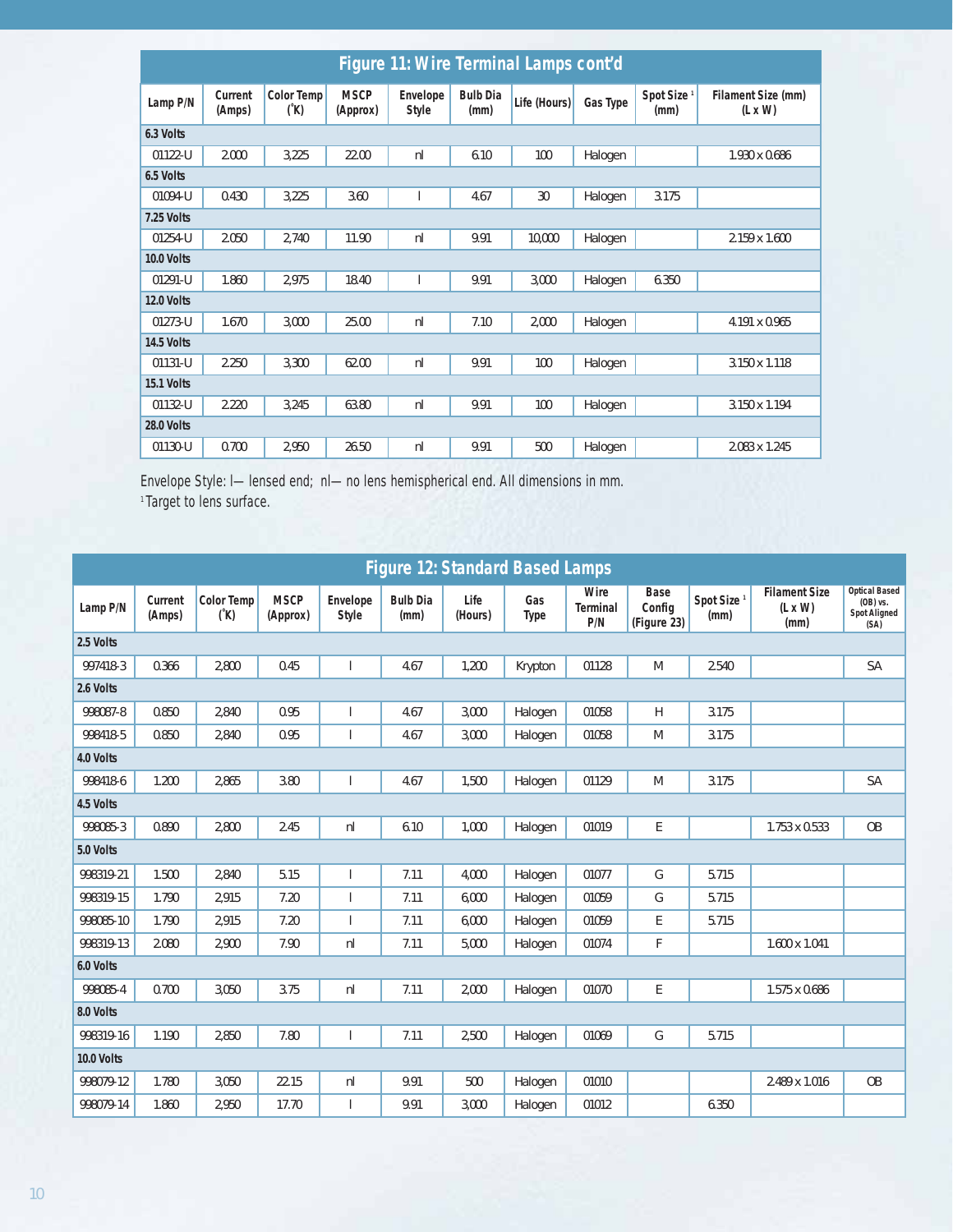# MINIATURE HALOGEN LAMPS—GENERAL-ILLUMINATION LAMPS / BASED LAMPS ILLUMINATION LAMPS, BASED LAMPS

The technical specifications table (Figure 23 on page 21) shows the standard based lamp products offered by Welch Allyn. Our precision lamp design, engineering and manufacturing processes will ensure the desired performance for your critical applications. Should your specifications require a lamp solution not shown in our standard product list, please contact our experienced application engineers.

# MINIATURE HALOGEN LAMPS— REFLECTORIZED LAMP TYPES, PARABOLIC & ELLIPTICAL

The technical specification tables (Figures 13 & 14) are the standard reflectorized lamp products offered by Welch Allyn. Our precision lamp design, engineering and manufacturing processes will ensure the desired performance for your critical applications. Should your specifications require a lamp solution not shown in our standard product list, please contact our experienced application engineers.

Optical system performance often depends on elements beyond the lamp itself. The right reflector can increase the optical system efficiency by 300% to 500%. With more than 30 years of miniature optical system experience, Welch Allyn offers a full line of metal and glass reflectors to complement our precision lamps. Design and performance advantages include:

- MR-3 to MR-11 sizes: 9.5 mm (0.375 inches) to 35.1 mm (1.38 inches)
- Precise lamp alignment within the reflector for optimum performance
- Complete advanced testing for output and spot size based on your requirements
- Single and multiple surface designs

![](_page_12_Picture_9.jpeg)

Welch Allyn's subminiature reflectorized lamp assemblies are specifically designed for applications where optical system performance, reliability and durability are critical. Welch Allyn reflectorized lamps are used in various products in the following markets:

- Flashlights/Torches
- Chemical and Clinical Analysis
- Medical and Dental Instrumentation
- Fiber Optic Illumination
- Machine Vision
- Microscope Illumination
- Industrial Safety Headlamps

Our design and application engineers can assist you in selecting the appropriate lamp and reflector for your specifications and invite you to contact us for your custom design requests.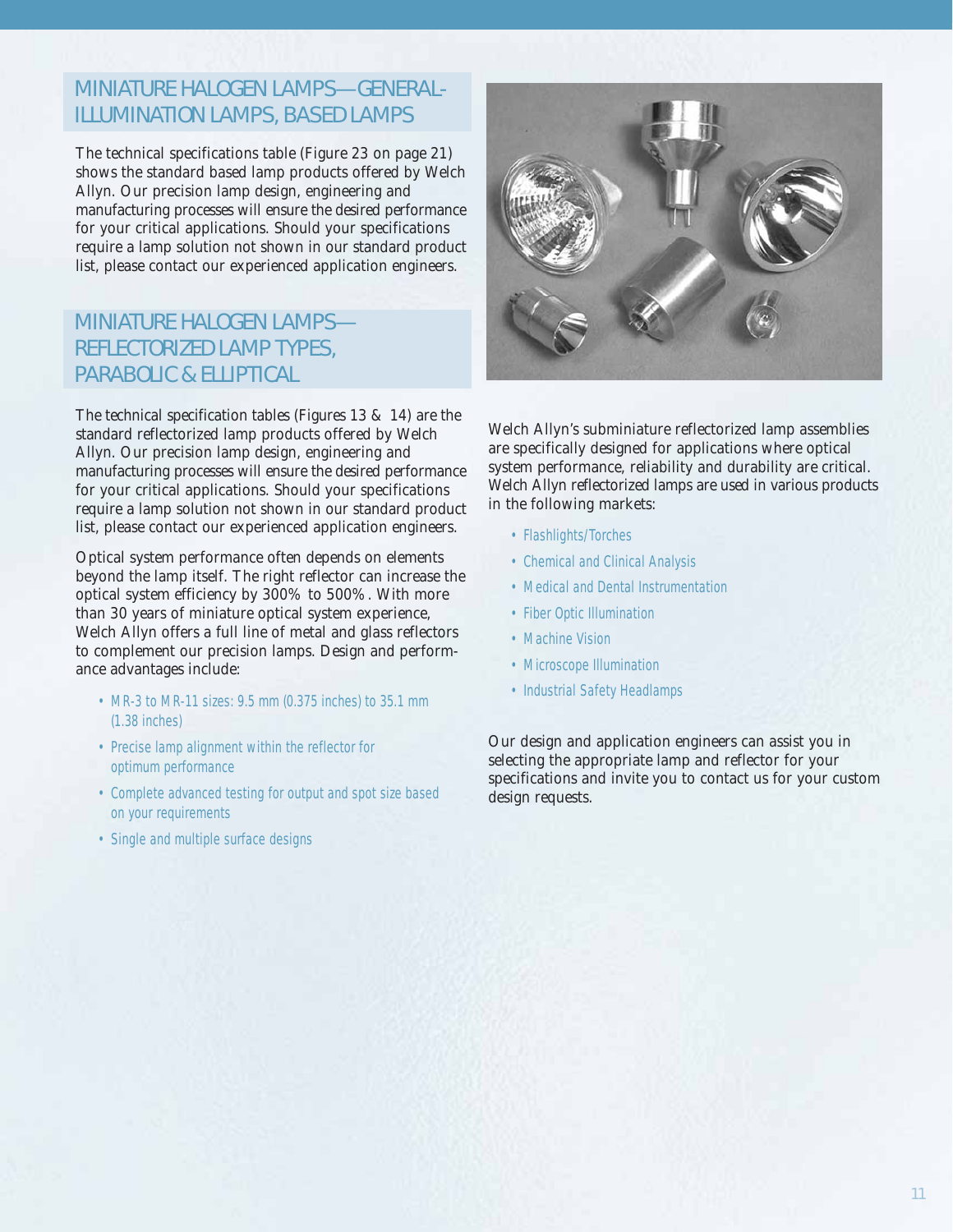## Elliptical Specifications

|                   |       |                          |                 |                          | <b>Figure 13: Elliptical Reflector Lamps</b> |                          |                             |                               |           |
|-------------------|-------|--------------------------|-----------------|--------------------------|----------------------------------------------|--------------------------|-----------------------------|-------------------------------|-----------|
| Lamp P/N          | Amps  | <b>Color Temp</b><br>(K) | Life<br>(Hours) | Reflector<br><b>Size</b> | Spot Size <sup>1</sup><br>(mm)               | Lux @ F2 Using           | <b>Aperture Diameter of</b> | <b>Focal Distance</b><br>(mm) | Lamp Type |
| <b>3.00 Volts</b> |       |                          |                 |                          |                                              | 1.27 mm                  | $2.5$ mm                    |                               |           |
|                   |       |                          |                 |                          |                                              |                          |                             |                               |           |
| 7104-006          | 0.500 | 3,240                    | 20              | MR4                      | 1.27                                         | 3,766                    | $\overline{\phantom{0}}$    | 12.7                          | Gas       |
| 7106-006          | 0.500 | 3,240                    | 20              | MR6                      | 1.52                                         | 4,304                    | $\overline{\phantom{0}}$    | 19.1                          | Gas       |
| 3.50 Volts        |       |                          |                 |                          |                                              |                          |                             |                               |           |
| 7103-001          | 0.575 | 3,120                    | 250             | MR3                      | 3.30                                         | 1,345                    | $\overline{\phantom{0}}$    | 12.7                          | Gas       |
| 7104-001          | 0.935 | 3,085                    | 300             | MR4                      | 2.03                                         | 4,035                    | -                           | 12.7                          | Gas       |
| 7104-004          | 0.575 | 3,050                    | 400             | MR4                      | 1.78                                         | 2,044                    | $\overline{\phantom{0}}$    | 12.7                          | Gas       |
| 7106-001          | 0.935 | 3,085                    | 300             | MR6                      | 2.54                                         | 5,843                    | $\qquad \qquad -$           | 19.1                          | Gas       |
| 7106-004          | 0.575 | 3,050                    | 400             | MR6                      | 2.54                                         | 2,260                    | $\overline{\phantom{0}}$    | 19.1                          | Gas       |
| 3.65 Volts        |       |                          |                 |                          |                                              |                          |                             |                               |           |
| 8103-002          | 0.980 | 3,240                    | 45              | MR3                      | 3.81                                         | 3,701                    | $\overline{\phantom{0}}$    | 12.7                          | Halogen   |
| 4.25 Volts        |       |                          |                 |                          |                                              |                          |                             |                               |           |
| 8104-002          | 1.060 | 3,000                    | 650             | MR4                      | 2.79                                         | 3,131                    | $\overline{\phantom{0}}$    | 12.7                          | Halogen   |
| 8106-002          | 1.060 | 3,000                    | 650             | MR6                      | 3.30                                         | 4,336                    | $\qquad \qquad -$           | 19.1                          | Halogen   |
| 5.00 Volts        |       |                          |                 |                          |                                              |                          |                             |                               |           |
| 7103-002          | 0.970 | 2,800                    | 10,000          | MR3                      | 4.57                                         | 1,173                    | $\overline{\phantom{0}}$    | 12.7                          | Gas       |
| 7104-002          | 0.970 | 2,800                    | 10,000          | MR4                      | 3.81                                         | 1,894                    | $\overline{\phantom{0}}$    | 12.7                          | Gas       |
| 7106-003          | 0.970 | 2,800                    | 10,000          | MR6                      | 3.56                                         | 2,755                    | $\overline{\phantom{0}}$    | 19.1                          | Gas       |
| 8208-004          | 2.000 | 2,880                    | 5,000           | MR8                      | 6.10                                         | $\equiv$                 | 9,038                       | 25.4                          | Halogen   |
| 6.27 Volts        |       |                          |                 |                          |                                              |                          |                             |                               |           |
| 8103-001          | 1.440 | 3,335                    | 60              | MR3                      | 4.57                                         | 2,152                    | $\overline{\phantom{0}}$    | 12.7                          | Halogen   |
| 8104-001          | 1.440 | 3,335                    | 60              | MR4                      | 3.05                                         | 8,393                    | $\overline{\phantom{0}}$    | 12.7                          | Halogen   |
| 8106-001          | 1.440 | 3,335                    | 60              | MR6                      | 3.30                                         | 11,944                   | $\overline{\phantom{0}}$    | 19.1                          | Halogen   |
| 12.0 Volts        |       |                          |                 |                          |                                              |                          |                             |                               |           |
| 8211-002          | 1.670 | 3,000                    | 2,000           | <b>MR11</b>              | 6.60                                         | $\qquad \qquad -$        | 17,754                      | 35.6                          | Halogen   |
| 8211-005          | 1.000 | 3,280                    | 40              | <b>MR11</b>              | 5.59                                         | $\overline{\phantom{a}}$ | 19,906                      | 35.6                          | Halogen   |
| 8211-007          | 1.170 | 3,120                    | 200             | MR11                     | 5.59                                         | $\overline{\phantom{a}}$ | 19,906                      | 35.6                          | Halogen   |
| 14.0 Volts        |       |                          |                 |                          |                                              |                          |                             |                               |           |
| 8211-001          | 1.790 | 3,200                    | 200             | <b>MR11</b>              | 6.60                                         | $\qquad \qquad -$        | 25,663                      | 35.6                          | Halogen   |

All dimensions in mm. 1 inch = 25.4 mm. Output is in Lux: Footcandles = Lux ÷ 10.76 <sup>1</sup>Target to lens surface.

| <b>Table of Numerical Apertures for</b> |                              |  |  |  |  |  |  |  |  |
|-----------------------------------------|------------------------------|--|--|--|--|--|--|--|--|
|                                         | <b>Elliptical Reflectors</b> |  |  |  |  |  |  |  |  |
| MR <sub>3</sub>                         | .35                          |  |  |  |  |  |  |  |  |
| MR4                                     | .40                          |  |  |  |  |  |  |  |  |
| MR <sub>6</sub>                         | .42                          |  |  |  |  |  |  |  |  |
| MR8                                     | .39                          |  |  |  |  |  |  |  |  |
| <b>MR11</b>                             | .38                          |  |  |  |  |  |  |  |  |

Numerical Aperture (NA): The sine of the half angle of the light rays that will be accepted by a fiber optic bundle. The NA of the lamp should be less than or equal to the NA of the fiber optic bundle.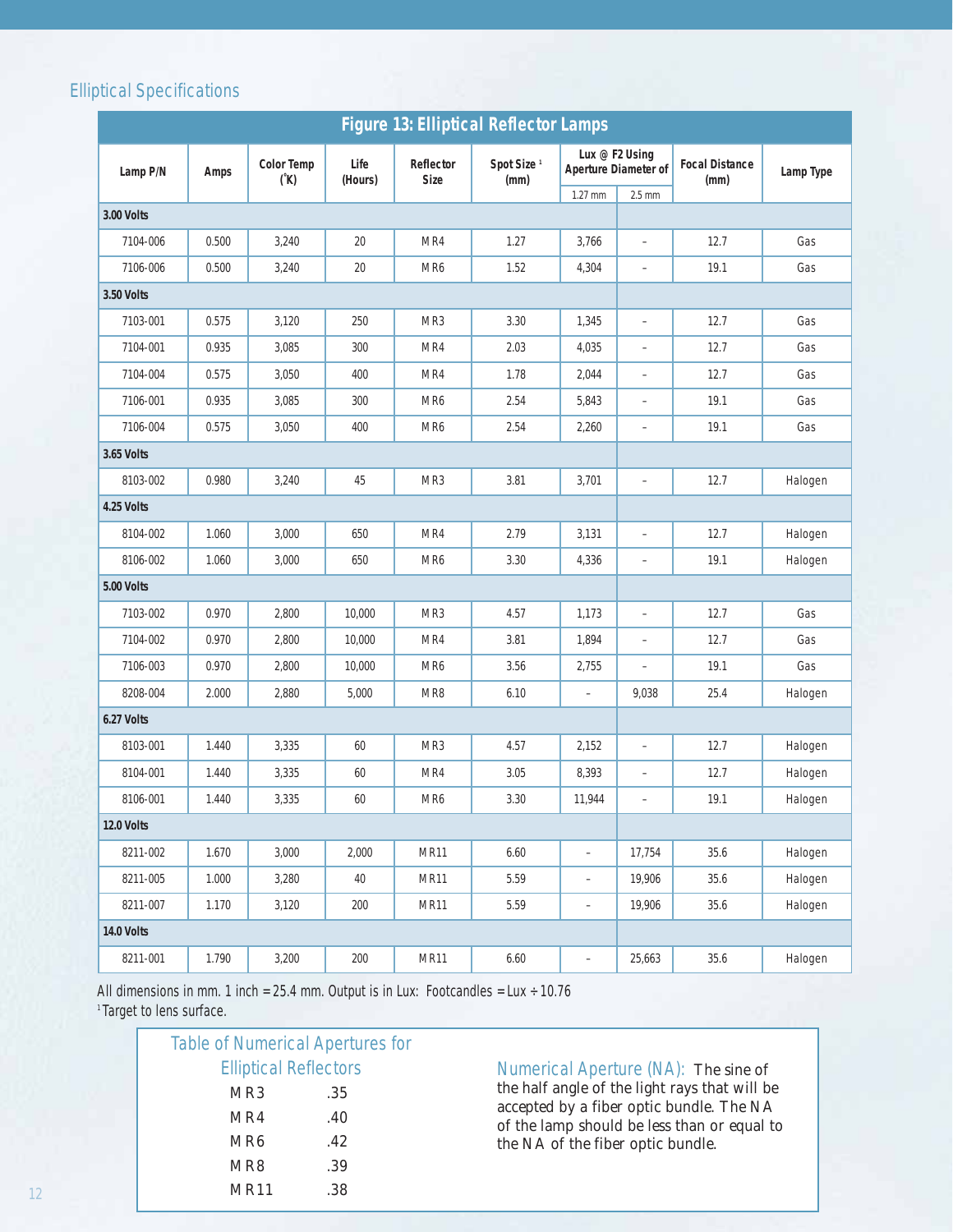## Parabolic Specifications

|                    | <b>Figure 14: Parabolic Reflector Lamps</b> |                   |                 |                          |                                     |                                                                     |                          |                                              |           |  |  |
|--------------------|---------------------------------------------|-------------------|-----------------|--------------------------|-------------------------------------|---------------------------------------------------------------------|--------------------------|----------------------------------------------|-----------|--|--|
| Lamp P/N           | Amps                                        | Color<br>Temp (K) | Life<br>(Hours) | Reflector<br><b>Size</b> | Divergence<br>Angle $\pm 2^{\circ}$ | <b>Minimum</b><br>Required<br>Distance from<br><b>Reflector Rim</b> |                          | <b>Lux Measured</b><br>from a<br>Distance of | Lamp Type |  |  |
|                    |                                             |                   |                 |                          |                                     | to Target (mm)                                                      | $0.9$ mm                 | $1.22$ mm                                    |           |  |  |
| <b>3.00 Volts</b>  |                                             |                   |                 |                          |                                     |                                                                     |                          |                                              |           |  |  |
| 7104-005           | 0.500                                       | 3,240             | 20              | MR4                      | $\overline{4}$                      | 360                                                                 | 484                      | $\equiv$                                     | Gas       |  |  |
| 7106-005           | 0.500                                       | 3,240             | 20              | MR <sub>6</sub>          | 4                                   | 360                                                                 | 1280                     | $\overline{\phantom{m}}$                     | Gas       |  |  |
| 4.25 Volts         |                                             |                   |                 |                          |                                     |                                                                     |                          |                                              |           |  |  |
| 8104-003           | 1.060                                       | 3,000             | 650             | MR4                      | 9                                   | 180                                                                 | 334                      | $\overline{\phantom{m}}$                     | Halogen   |  |  |
| 8106-003           | 1.060                                       | 3,000             | 650             | MR <sub>6</sub>          | $\overline{7}$                      | 180                                                                 | 968                      | $\overline{\phantom{m}}$                     | Halogen   |  |  |
| <b>5.00 Volts</b>  |                                             |                   |                 |                          |                                     |                                                                     |                          |                                              |           |  |  |
| 7104-003           | 0.970                                       | 2,800             | 10,000          | MR4                      | $\overline{7}$                      | 180                                                                 | 226                      | $\equiv$                                     | Gas       |  |  |
| 7106-002           | 0.970                                       | 2,800             | 10,000          | MR <sub>6</sub>          | $\overline{7}$                      | 125                                                                 | 592                      | $\overline{\phantom{a}}$                     | Gas       |  |  |
| 8208-005           | 2.00                                        | 2,880             | 5,000           | MR8                      | 10                                  | 305                                                                 | $\overline{\phantom{m}}$ | 538                                          |           |  |  |
| <b>12.00 Volts</b> |                                             |                   |                 |                          |                                     |                                                                     |                          |                                              |           |  |  |
| 8211-003           | 1.000                                       | 3,280             | 40              | <b>MR11</b>              | 6                                   | 305                                                                 | $\overline{\phantom{a}}$ | 1,323                                        | Halogen   |  |  |
| 8208-002           | 1.000                                       | 3,280             | 40              | MR8                      | 6                                   | 305                                                                 | $\overline{\phantom{m}}$ | 1,065                                        | Halogen   |  |  |
| 8211-006           | 1.170                                       | 3,120             | 200             | <b>MR11</b>              | 6                                   | 305                                                                 | $\overline{\phantom{m}}$ | 1,323                                        | Halogen   |  |  |
| 8208-001           | 1.670                                       | 3,000             | 2,000           | MR8                      | 9                                   | 305                                                                 | $\overline{\phantom{m}}$ | 1,216                                        | Halogen   |  |  |
| 8211-004           | 1.670                                       | 3,000             | 2,000           | <b>MR11</b>              | 9                                   | 305                                                                 | $\overline{\phantom{a}}$ | 1,506                                        | Halogen   |  |  |
| <b>14.00 Volts</b> |                                             |                   |                 |                          |                                     |                                                                     |                          |                                              |           |  |  |
| 8208-003           | 1.790                                       | 3,200             | 200             | MR8                      | 9                                   | 305                                                                 | $\overline{\phantom{m}}$ | 2,152                                        | Halogen   |  |  |

All dimensions in mm. 1 inch = 25.4 mm. Output is in Lux: Footcandles = Lux ÷ 10.76 <sup>1</sup> Target to lens surface.

#### **Notes**

- Life is the average number of hours until a lamp reaches end of life, which is signified by burnout.
- Halogen lamps must be run with minimum heat sinking for optimum halogen cycle.
- Sockets are available to facilitate operation of the reflectorized lamps. For more information contact our applications engineers.
- Although halogen lamps should be run with minimum heat sinking for optimum halogen cycle, heat sinking is required so that the reflector neck temperatures of 105˚C are not exceeded in lamps using plastic sockets.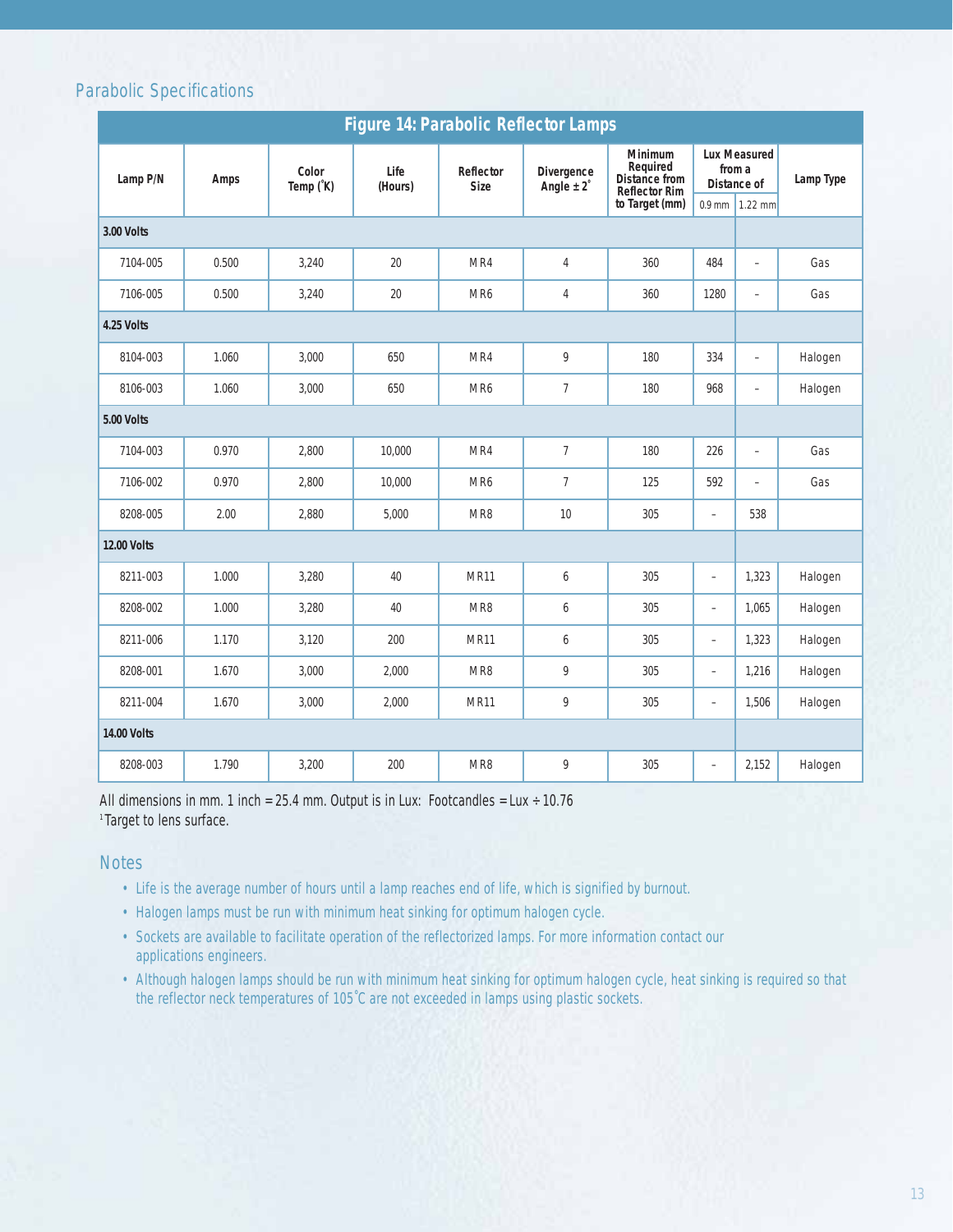#### Parabolic Terms and Characteristics Explained

Parabolic lamps deliver high-intensity light directed forward from the reflector out the specified beam divergence angles.

![](_page_15_Figure_2.jpeg)

Parabolic reflectorized lamps are designed with various beam divergence angles. The divergence angle is determined by the distance from the center of the spot to the point of 50% of the beam center peak intensity.

Minimum Distance Required from Reflector Rim to Target: Because the reflectors are true parabolic shapes, the hole in the back of the reflector is imaged at the center of the projected spot at distances less than the specified distance required between the reflector rim and the target.

Spot Diameter =  $2 \times (d \times \tan(a/2))$  as defined in the diagram.

![](_page_15_Figure_6.jpeg)

For parabolic reflectors spot size is the diameter determined by the edge of the spot having 50% of the center peak intensity.

#### Elliptical Terms and Characteristics Explained

Elliptical reflectorized lamps deliver high-intensity light efficiently into small apertures or fiber optic bundles.

![](_page_15_Figure_10.jpeg)

Focal Distance in elliptical reflectors is measured from the rim of the reflector to the F2 spot location.

F2: The secondary focal point of an ellipse.

![](_page_15_Figure_13.jpeg)

In elliptical reflectorized lamps with large filaments, large spots are produced. In these cases the projected spot is not a point peak. When focused correctly, the spot produced is an oblong shape with two peaks as shown in Figure 18.

Lamps with large filaments may have spots that are more oval in shape. In these cases the measured spot diameter is always the narrower diameter.

#### NOTE:

*The projected spot from some elliptical reflectors may visually appear to be somewhat off center with the axis of the reflector. However, they are assembled to provide the specified lux through an aperture on axis at the F2 location. When used with a fiber optic bundle, care must be taken to match the optical properties of the fiber with the lamp.*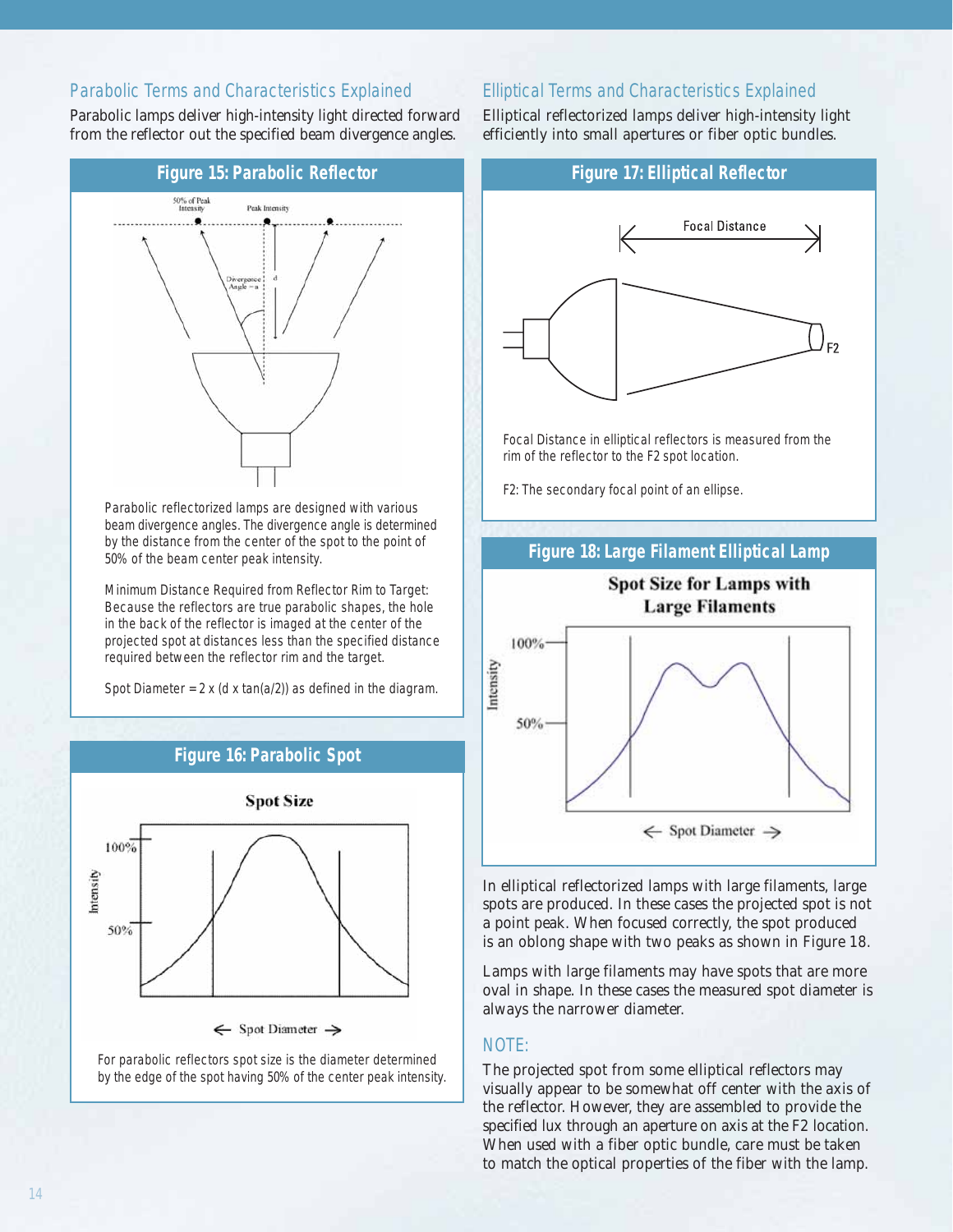## MR Reflector Dimensions in Millimeters (Inches)

Our MR reflectors are aluminum and come with a polished reflective surface. Each unit of MR is equal to 3.175 mm (.125 inches) MR3 = 3 x (3.175 mm).

![](_page_16_Figure_2.jpeg)

F2 Applies to Elliptical Reflectors ONLY Glass MR-11 Reflectors with dichroic coating are available upon request. Consult factory.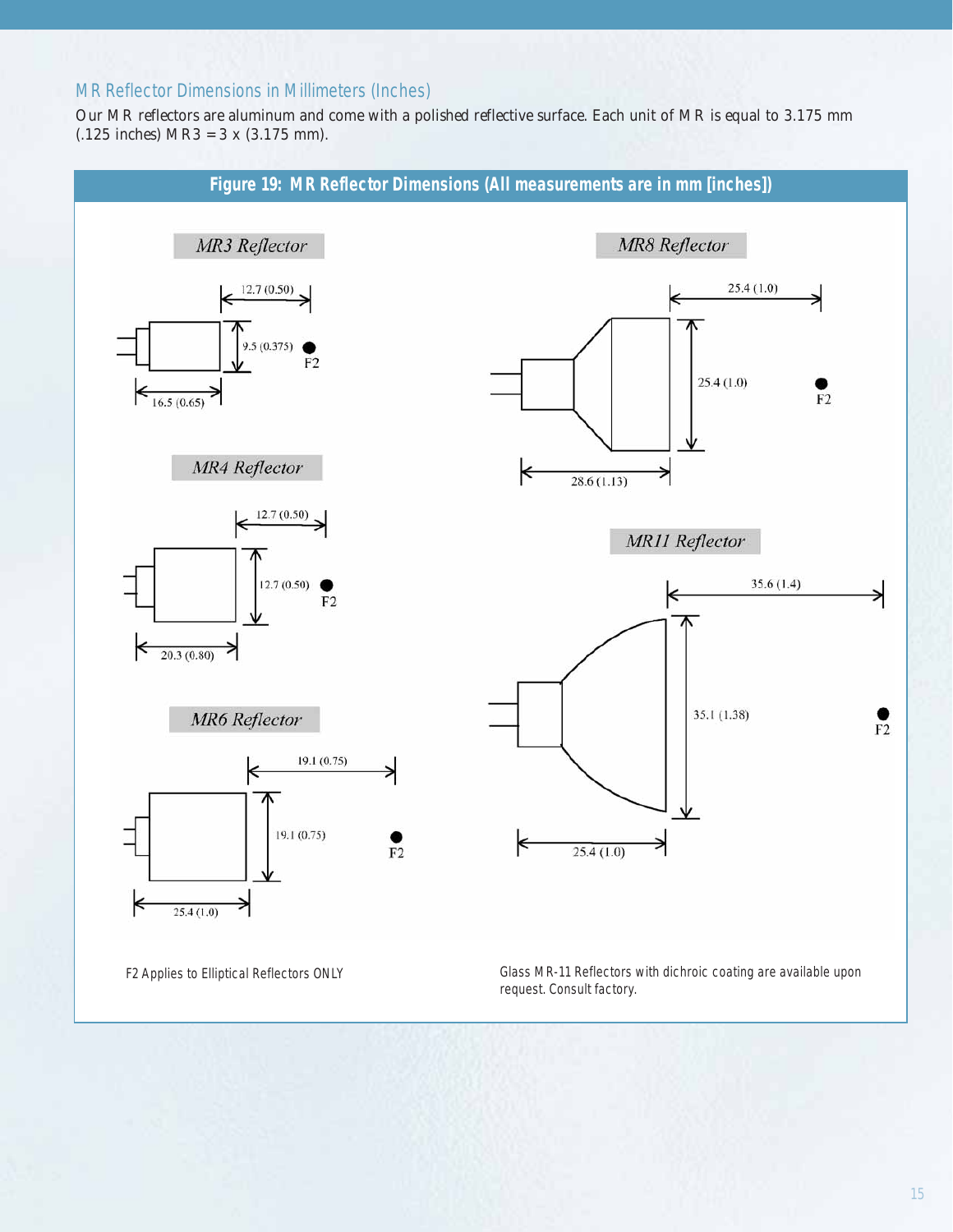## HALOGEN LAMPS-APPLICATION NOTES, ENHANCED UV MINIATURE LAMPS ENHANCED UV MINIATURE LAMPS

#### Halogen Lamps AD L9501 Miniature Lamps

Welch Allyn has developed a unique technology for the manufacture of hard glass, tungsten halogen lamps which maintains all the advantages of glass construction while significantly enhancing the UV output. At 340 nm, for instance, the lamps have greater than 89% of the output of a quartz-enveloped lamp of similar wattage. The lamps may be applied in the range of 240 nm through visible light.

The construction of the lamps offers numerous advantages to the designers of analytical instruments and other precision lamp users. The lamps are tipped-off at the bottom, which permits a 270˚ end view of the projected light or the possibility of forming a lens at the distal end of the lamp. The lensed-end lamps provide accurate, definable spot projection. The nonlensed-end lamps allow precision filament positioning for external lens configurations.

Like all Welch Allyn lamps, the lamps can be precision based, which can drastically reduce the support cost of replacement lamps for instrumentation. The lighting system designer, who can take advantage of the optical precision of the lamps, can often produce an end product with substantially reduced size and weight.

#### Spectral Distribution

Normally, the output of miniature glass lamps will begin to fall off steeply below 400 nm. The construction of our new Enhanced UV Miniature Lamps allows much higher UV outputs. In the past, instrumentation designers often had to use higher power quartz lamps to provide adequate UV for the measurement. Now they can take advantage of the inherent precision of a hard glass lamp to achieve better focus, easier replacement, and frequently, a smaller instrument. Refer to Figure 20a.

#### Design and performance advantages of Welch Allyn's UV enhanced lamps include:

- No "tip-off" to prevent end-on use
- Elimination of foil seals allows substantial size reductions
- Precision basing allows precision optics, simplifies replacement and can allow lower wattage for lower power/ lower heating
- Lamp is not affected by handling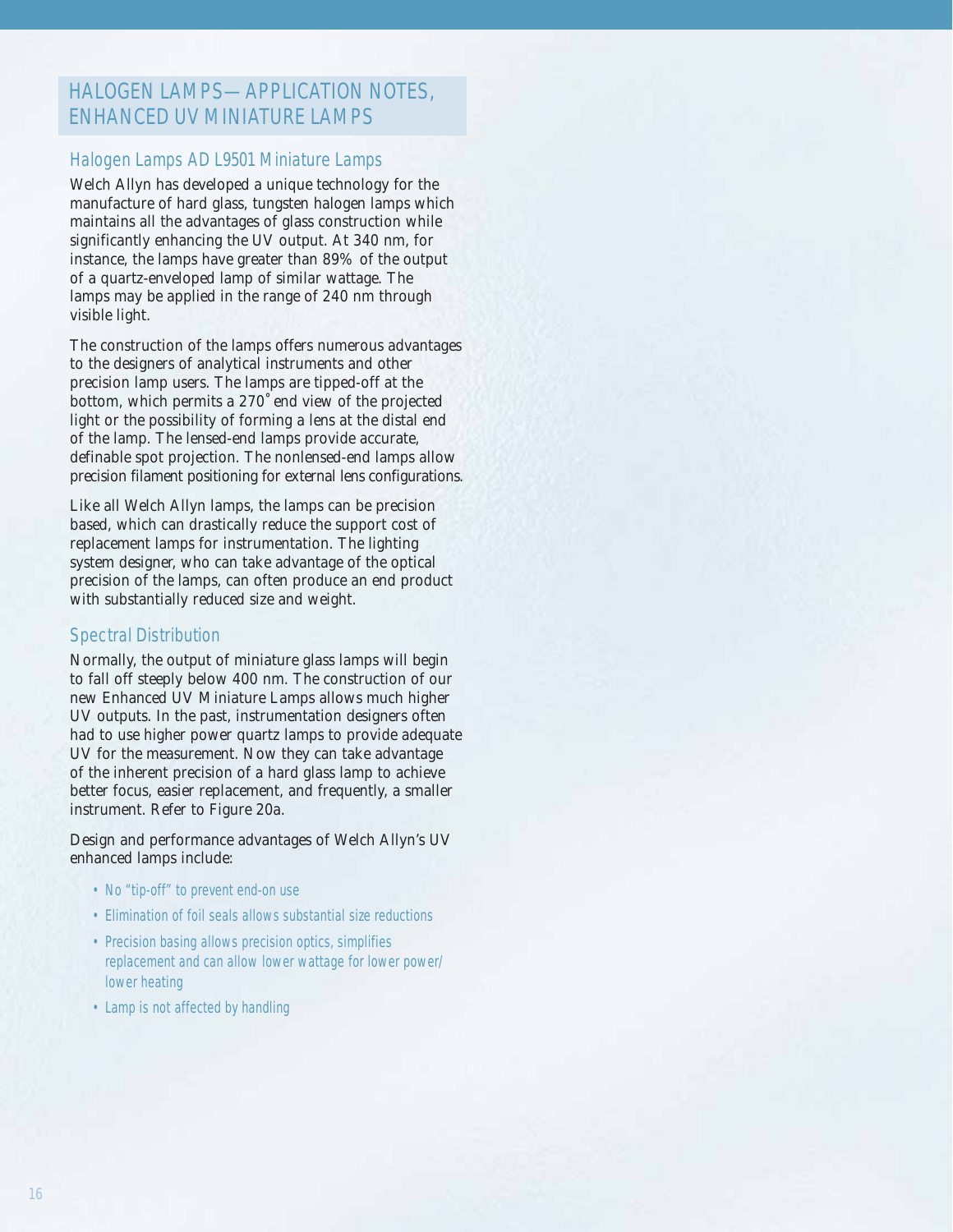## **Figure 20a: Spectral Output: Enhanced UV Lamps**

![](_page_18_Figure_1.jpeg)

|                                  | <b>Figure 20b: Specifications</b> |                                           |
|----------------------------------|-----------------------------------|-------------------------------------------|
|                                  | <b>Low Power</b><br>Subminiature  | <b>Medium Power</b><br><b>Miniature</b>   |
| <b>Bulb Diameters</b>            | $4.67$ mm $(0.184")$              | $7.1$ mm $(0.280")$                       |
| <b>Base Diameters</b>            | $6.35$ mm $(0.250")$              | $9.53$ mm $(0.375")$                      |
| <b>Wattage Range</b>             | 1–9 Watts                         | $5-30$ Watts                              |
| <b>Voltage Range</b>             | $3.5 - 7.5$ Volts                 | 5.0-12.0 Volts                            |
| <b>Current Range</b>             | $0.7 - 1.5$ Amps                  | $1.0 - 2.0$ Amps                          |
| <b>Color Temperature</b>         |                                   | 2,800-3,300°K                             |
| <b>Average Life</b>              |                                   | 200-10,000 Hours                          |
| <b>Typical Light Maintenance</b> |                                   | >80% Initial Output @ 70% of Average Life |

## **Figure 20c: Base Configurations (All measurements are in mm [inches])**

![](_page_18_Figure_4.jpeg)

![](_page_18_Figure_5.jpeg)

![](_page_18_Figure_6.jpeg)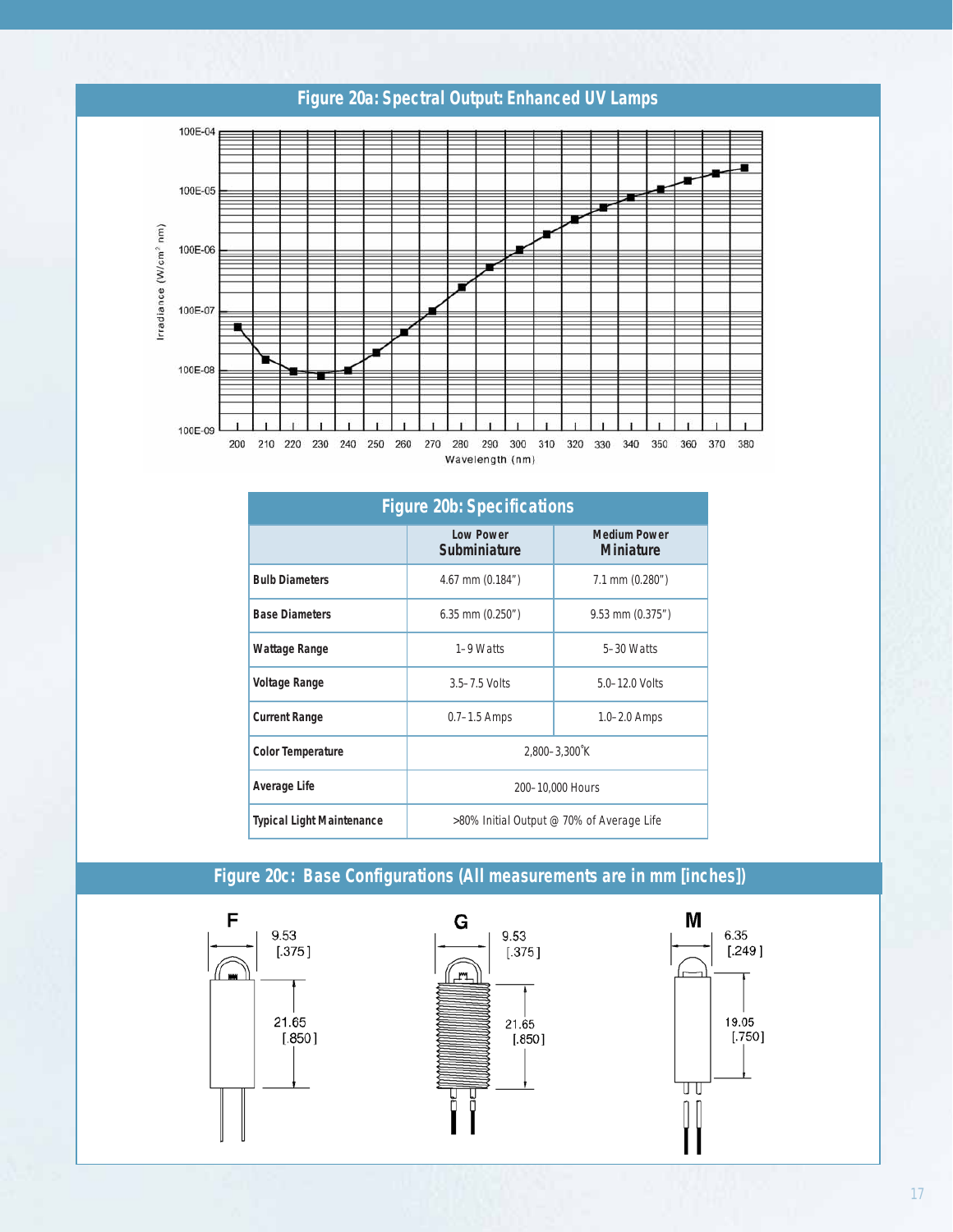## MEDICAL & DENTAL INSTRUMENTS MEDICAL & DENTAL INSTRUMENTS

#### Lighting the Way to Better Healthcare

During the 1960s, Welch Allyn pioneered the development of miniature lamps in medical and dental diagnostic instruments. Since then, we've continuously improved the design, engineering and manufacture of each lamp to meet the specific demands of the medical and dental industries: consistent, precise illumination and superior durability.

Today, Welch Allyn lamps are used worldwide in many types of diagnostic instruments from direct-illuminating ophthalmoscopes and otoscopes to advanced video endoscopes and imaging systems. Now you can bring this same unequalled performance to your medical and dental products.

#### Precise Spot Illumination

The lamp filament in each of our miniature halogen lamps is guaranteed to be on center with the lamp's base to within 0.50mm. For medical and dental applications, we also offer our "Precision Optical Basing" manufacturing technique. Precision Optical Basing will also help ensure the performance of Welch Allyn lamps in instruments with fixed external lenses. This allows your customers to replace lamps whenever needed—without having to recalibrate the lighting system. More importantly, they'll be spared costly service calls and downtime for repairs.

#### Medical and Dental Expertise

More than any other lamps manufacturer, Welch Allyn understands the unique operating conditions that medical and dental instruments must endure. That's why every Welch Allyn miniature halogen lamp is built to withstand the shock and vibration that many medical or dental instruments experience every day.

What's more, Welch Allyn miniature halogen lamps are built to last hundreds of hours longer than competitive lamps. This gives your product—and your customers—the benefit and security of consistent, dependable light output for longer than ever before.

# MINIATURE HALOGEN LAMPS—MEDICAL & DENTAL INSTRUMENT LAMPS DENTAL INSTRUMENT LAMPS

The following technical specification table shows the standard medical and dental lamp products offered by Welch Allyn. (See Figure 21 below.) Our precision lamp design, engineering and manufacturing processes will ensure the desired performance for your critical applications. Should your specifications require a lamp solution not shown in our standard product list, please contact our experienced application engineers.

|           | Figure 21: Medical & Dental Instrument Lamps |                    |                         |                          |                         |                 |                   |                            |                                   |                                         |                                                                 |  |
|-----------|----------------------------------------------|--------------------|-------------------------|--------------------------|-------------------------|-----------------|-------------------|----------------------------|-----------------------------------|-----------------------------------------|-----------------------------------------------------------------|--|
| Lamp P/N  | Current<br>(Amps)                            | Color<br>Temp (°K) | <b>MSCP</b><br>(Approx) | Envelope<br><b>Style</b> | <b>Bulb</b><br>Dia (mm) | Life<br>(Hours) | Gas<br>Type       | Base<br>Config<br>(Fig 23) | Spot<br>Size <sup>1</sup><br>(mm) | <b>Filament</b><br>Size (L x W)<br>(mm) | <b>Optical Based</b><br>(OB) vs.<br><b>Spot Aligned</b><br>(SA) |  |
| 2.6 Volts |                                              |                    |                         |                          |                         |                 |                   |                            |                                   |                                         |                                                                 |  |
| 998087-8  | 0.85                                         | 2,840              | 0.95                    |                          | 4.67                    | 3,000           | Halogen           | H                          | 3.175                             |                                         |                                                                 |  |
| 3.5 Volts |                                              |                    |                         |                          |                         |                 |                   |                            |                                   |                                         |                                                                 |  |
| 998070-1  | 0.72                                         | 3.250              | 2.9                     |                          | 3.785                   | 100             | Halogen           | T                          | 2.54                              |                                         |                                                                 |  |
| 998070-8  | 0.74                                         | 3,050              | 3.2                     |                          | 3.785                   | 60              | Halogen-<br>Xenon |                            | 2.54                              |                                         |                                                                 |  |
| 01302-U   | 0.74                                         | 3,270              | 3.2                     |                          | 3.785                   | 80              | Halogen-<br>Xenon |                            | 2.54                              |                                         |                                                                 |  |
| 01227-U   | 0.72                                         | 3,250              | 2.9                     |                          | 3.785                   | 100             | Halogen-<br>Xenon |                            | 2.54                              |                                         |                                                                 |  |
| 01346-U   | 0.74                                         | 3,050              | 3.2                     |                          | 3.785                   | 60              | Halogen-<br>Xenon |                            | 2.54                              |                                         |                                                                 |  |
| 01348-U   | 0.74                                         | 3,270              | 3.2                     |                          | 3.785                   | 60              | Halogen-<br>Xenon |                            | 2.54                              |                                         |                                                                 |  |
| 998070-6  | 0.69                                         | 3,280              | 2.8                     |                          | 3.785                   | 35              | Halogen-<br>Xenon |                            | 2.54                              |                                         |                                                                 |  |

Envelope Style: l—lensed end; nl—no lens hemispherical end. All dimensions in mm.

<sup>1</sup> Target to lens surface.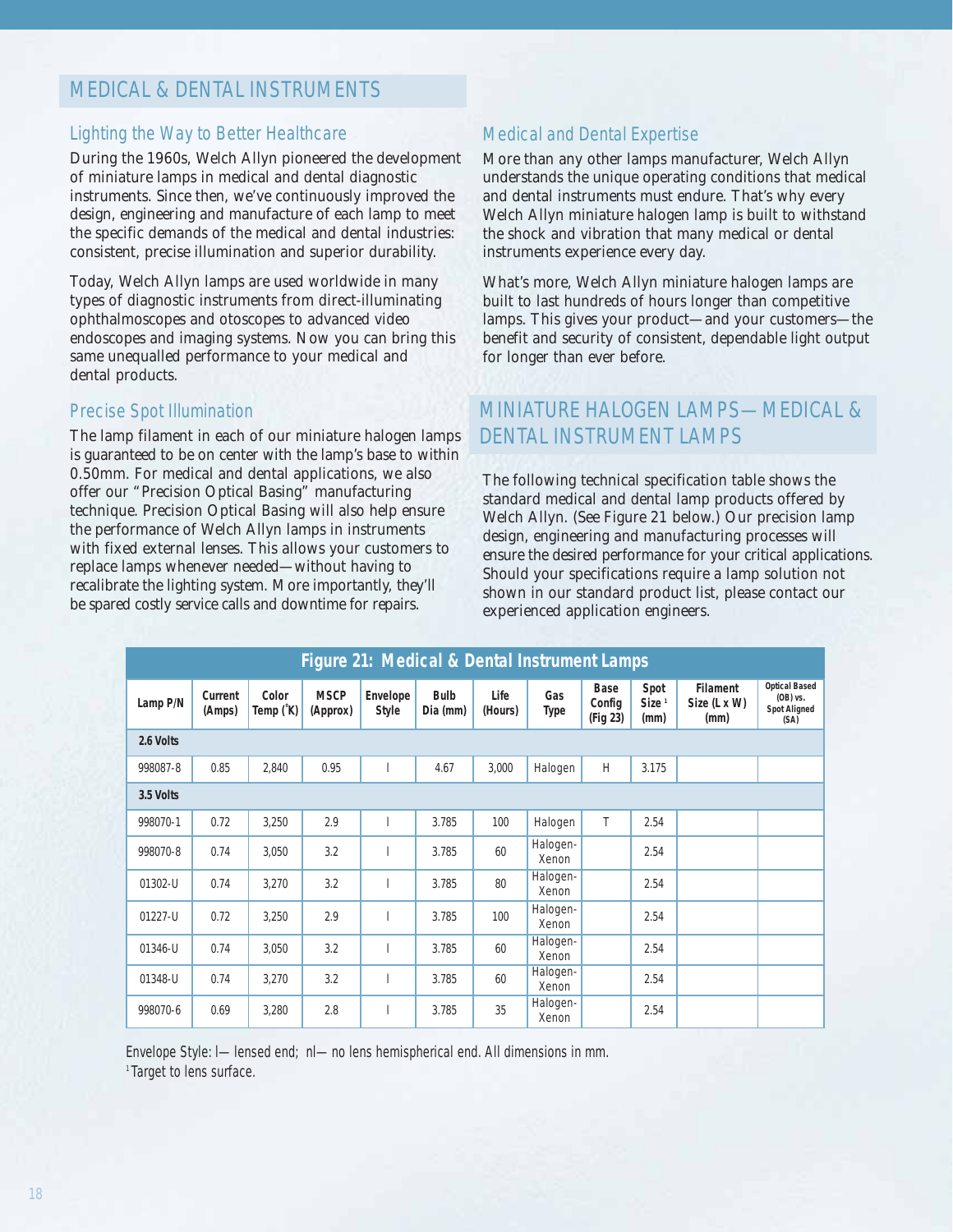## ANALYTICAL INSTRUMENTS ANALYTICAL INSTRUMENTS

#### When Precision Analysis Demands Precision Lighting

Given the importance of light in analytical instruments like blood analyzers or spectrophotometers, the success of your product's design is dependent on your choice of lighting system. Welch Allyn's superior lighting technology provides your products with the precise illumination you'll need to deliver accurate, reliable results your customers demand.

#### Engineered for Exact Focus

Welch Allyn's "Precision Optical Basing" option guarantees that the filament in each lamp will be on center with the lamps base to within .127 mm. This means that the lamp will project its light exactly where it is needed. More importantly, the lighting system will not have to be adjusted to work with the system's external lenses. This ensures dependable performance from every lamp. Furthermore, Welch Allyn's lensed-end lamps may reduce the need for additional optics entirely.

#### Ease of Installation

Another benefit of "Precision Optical Basing" can be realized when a lamp is replaced. Because the lamp's filament is guaranteed to be in its ideal position in relation to the lamp base, you can also be sure that the lamp will operate efficiently with all fixed lenses and optics within the analytical instrument. This allows the user to replace a lamp—whenever needed—without having to readjust the optics as is the case with a lamp of lesser precision.

What's more, Welch Allyn miniature halogen lamps are made of optical-quality glass. This means users can handle our lamps with their bare hands, without risking damage to the lamp—a common problem with sensitive quartz lamps.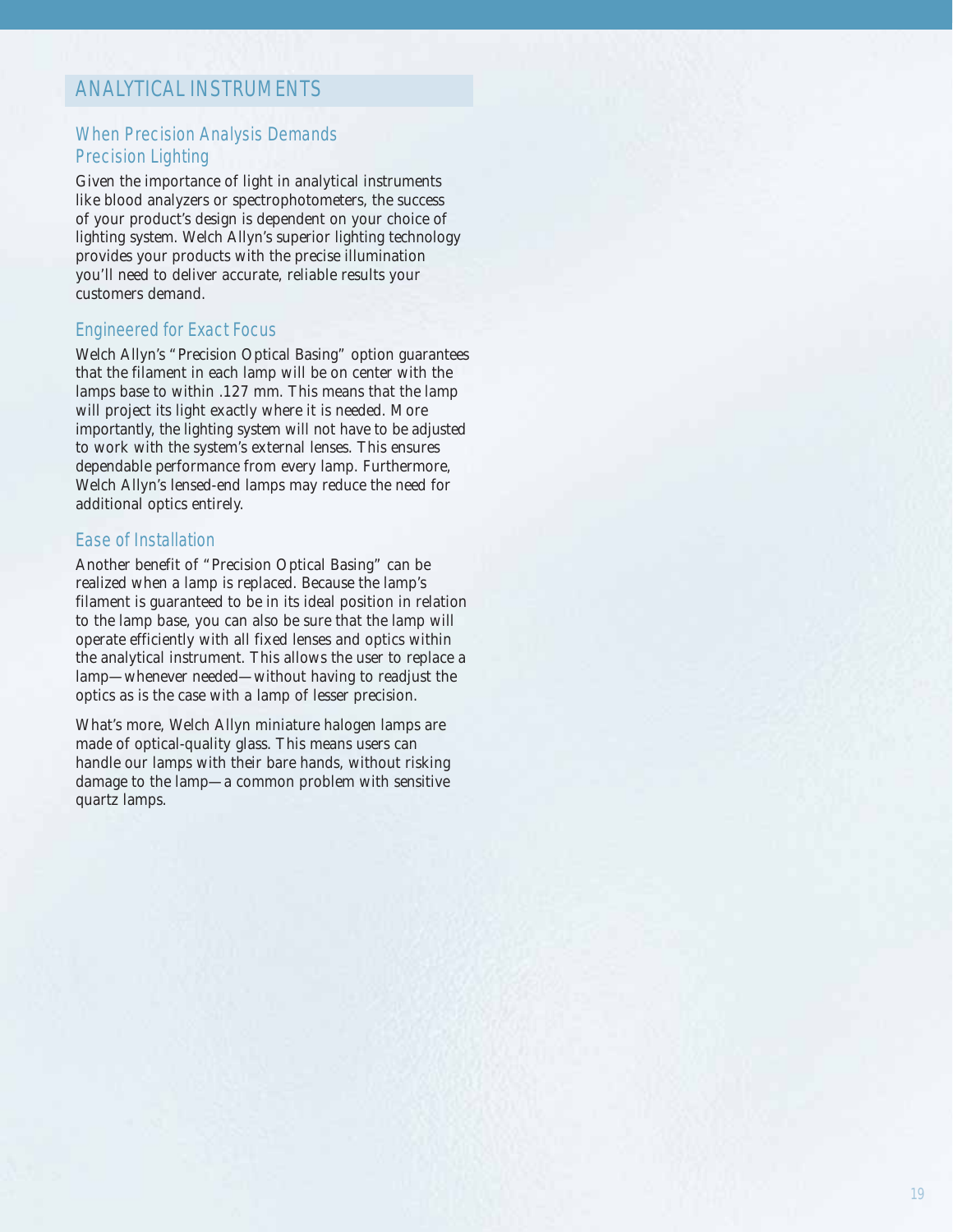#### Analytical Instrument Lamps

The following technical specification table shows the standard analytical instrument lamp products offered by Welch Allyn. (See Figure 22.) Our precision lamp design, engineering and manufacturing processes will ensure the desired performance for your critical applications.

Should your specifications require a lamp solution not listed in our standard product list, please contact our experienced application engineers.

|             |                   |                    |                         |                                |                         |                 | Figure 22: Analytical Instrument Miniature Halogen Lamps |                                   |                                |                                                |                                                                 |
|-------------|-------------------|--------------------|-------------------------|--------------------------------|-------------------------|-----------------|----------------------------------------------------------|-----------------------------------|--------------------------------|------------------------------------------------|-----------------------------------------------------------------|
| Lamp<br>P/N | Current<br>(Amps) | Color<br>Temp (°K) | <b>MSCP</b><br>(Approx) | Envelope<br><b>Style</b>       | <b>Bulb Dia</b><br>(mm) | Life<br>(Hours) | Gas Type                                                 | <b>Base</b><br>Config<br>(Fig 23) | Spot Size <sup>1</sup><br>(mm) | <b>Filament Size</b><br>$(L \times W)$<br>(mm) | <b>Optical Based</b><br>(OB) vs.<br><b>Spot Aligned</b><br>(SA) |
| 2.5 Volts   |                   |                    |                         |                                |                         |                 |                                                          |                                   |                                |                                                |                                                                 |
| 997418-3    | 0.366             | 2,800              | 0.45                    | $\vert$                        | 4.670                   | 1,200           | Krypton                                                  | M                                 | 2.540                          |                                                | SA                                                              |
| 2.6 Volts   |                   |                    |                         |                                |                         |                 |                                                          |                                   |                                |                                                |                                                                 |
| 998087-8    | 0.850             | 2,840              | 0.95                    | $\overline{1}$                 | 4.670                   | 3,000           | Halogen                                                  | Н                                 | 3.175                          |                                                |                                                                 |
| 3.5 Volts   |                   |                    |                         |                                |                         |                 |                                                          |                                   |                                |                                                |                                                                 |
| 997418-16   | 0.435             | 2,330              | 0.47                    | $\vert$                        | 4.674                   | 10,000          | Krypton                                                  | M                                 | 3.175                          |                                                |                                                                 |
| 997418-19   | 0.575             | 3,120              | 1.90                    | $\overline{\phantom{a}}$       | 4.674                   | 475             | Xenon                                                    | M                                 | 3.175                          |                                                |                                                                 |
| 4.0 Volts   |                   |                    |                         |                                |                         |                 |                                                          |                                   |                                |                                                |                                                                 |
| 998418-6    | 1.200             | 2,865              | 3.80                    | $\vert$                        | 4.670                   | 1,500           | Halogen                                                  | M                                 | 3.175                          |                                                | SA                                                              |
| 5.0 Volts   |                   |                    |                         |                                |                         |                 |                                                          |                                   |                                |                                                |                                                                 |
| 998418-12   | 1.350             | 2,800              | 5.97                    | $\overline{1}$                 | 4.670                   | 1,500           | Halogen                                                  | M                                 | 3.175                          |                                                | <b>OB</b>                                                       |
| 998418-13   | 1.000             | 3,050              | 4.90                    | n <sub>l</sub>                 | 4.670                   | 1,200           | Halogen                                                  | M                                 |                                | 1.473 x 0.584                                  | 0B                                                              |
| 997418-18   | 1.400             | 2,840              | 6.00                    | $\vert$                        | 4.670                   | 1,500           | Krypton                                                  | M                                 | 3.175                          |                                                | 0B                                                              |
| 998319-21   | 1.500             | 2,840              | 5.15                    | $\mathsf I$                    | 7.110                   | 5,000           | Halogen                                                  | G                                 | 5.715                          |                                                |                                                                 |
| 998319-15   | 1.790             | 2,915              | 7.20                    | $\vert$                        | 7.110                   | 6,000           | Halogen                                                  | G                                 | 5.715                          |                                                |                                                                 |
| 998319-13   | 2.080             | 2,900              | 7.90                    | $\mathsf I$                    | 7.110                   | 5,000           | Halogen                                                  | F                                 |                                | 1.600 x 1.041                                  |                                                                 |
| 8.0 Volts   |                   |                    |                         |                                |                         |                 |                                                          |                                   |                                |                                                |                                                                 |
| 998319-16   | 1.190             | 2,850              | 7.80                    | $\begin{array}{c} \end{array}$ | 7.110                   | 2,500           | Halogen                                                  | G                                 | 5.715                          |                                                |                                                                 |
| 10.0 Volts  |                   |                    |                         |                                |                         |                 |                                                          |                                   |                                |                                                |                                                                 |
| 998079-28   | 1.860             | 2,975              | 18.40                   | $\vert$                        | 9.906                   | 3,000           | Halogen                                                  |                                   | 6.350                          |                                                |                                                                 |
| 12.0 Volts  |                   |                    |                         |                                |                         |                 |                                                          |                                   |                                |                                                |                                                                 |
| 998319-35   | 1.670             | 3,000              | 25.00                   | nl                             | 7.112                   | 2,000           | Halogen                                                  | F                                 |                                | 4.191 x 0.965                                  | OB                                                              |

Envelope Style: l—lensed end; nl—no lens hemispherical end. All dimensions in mm. 1 Target to lens surface.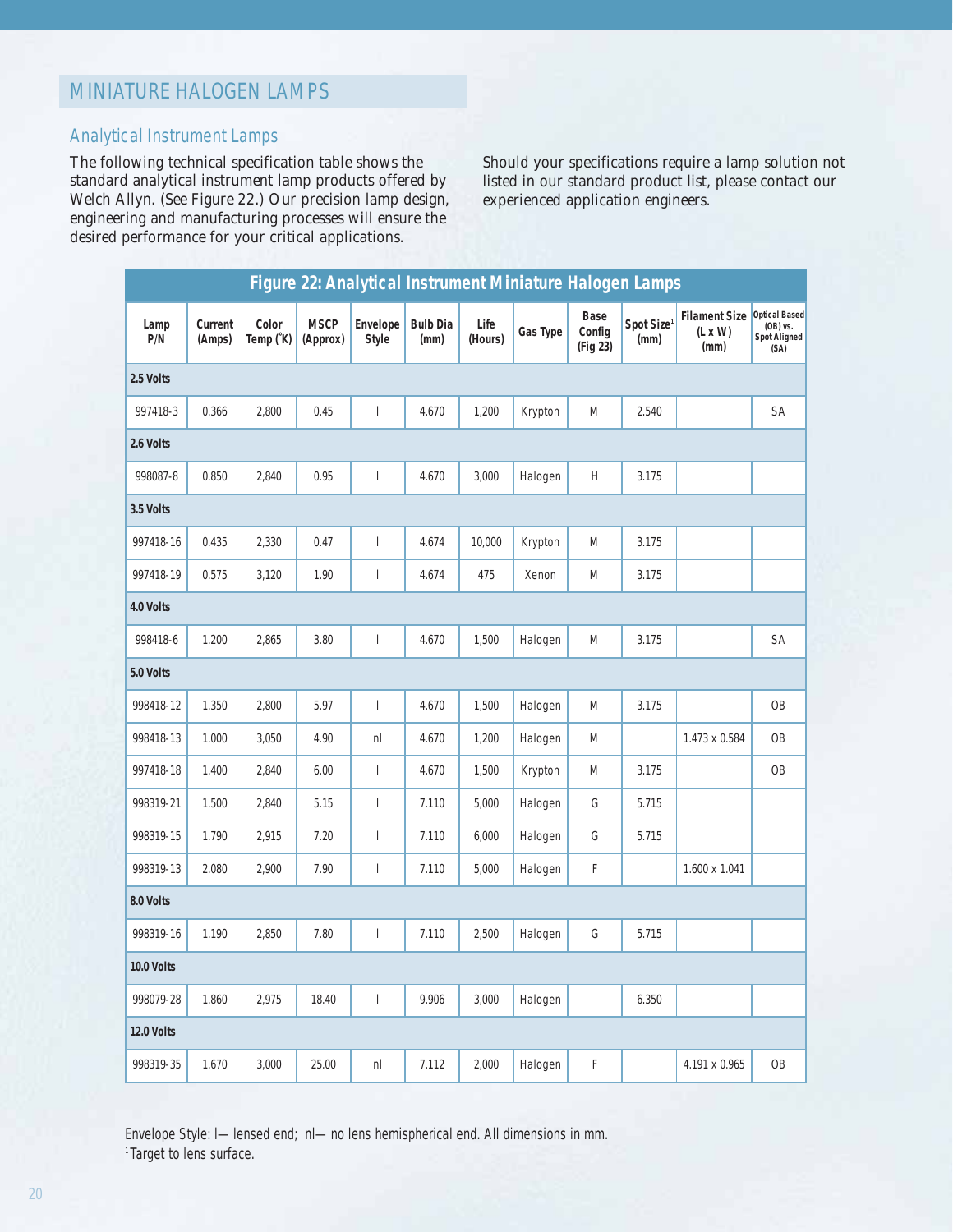# MINIATURE HALOGEN LAMPS—LAMP BASE

All Welch Allyn miniature halogen lamps can be supplied with various base configurations. The following are the standard lamp base configurations that are readily available.

Should your specifications require a lamp solution not listed in our standard products list, please contact our experienced application engineers.

![](_page_22_Figure_3.jpeg)